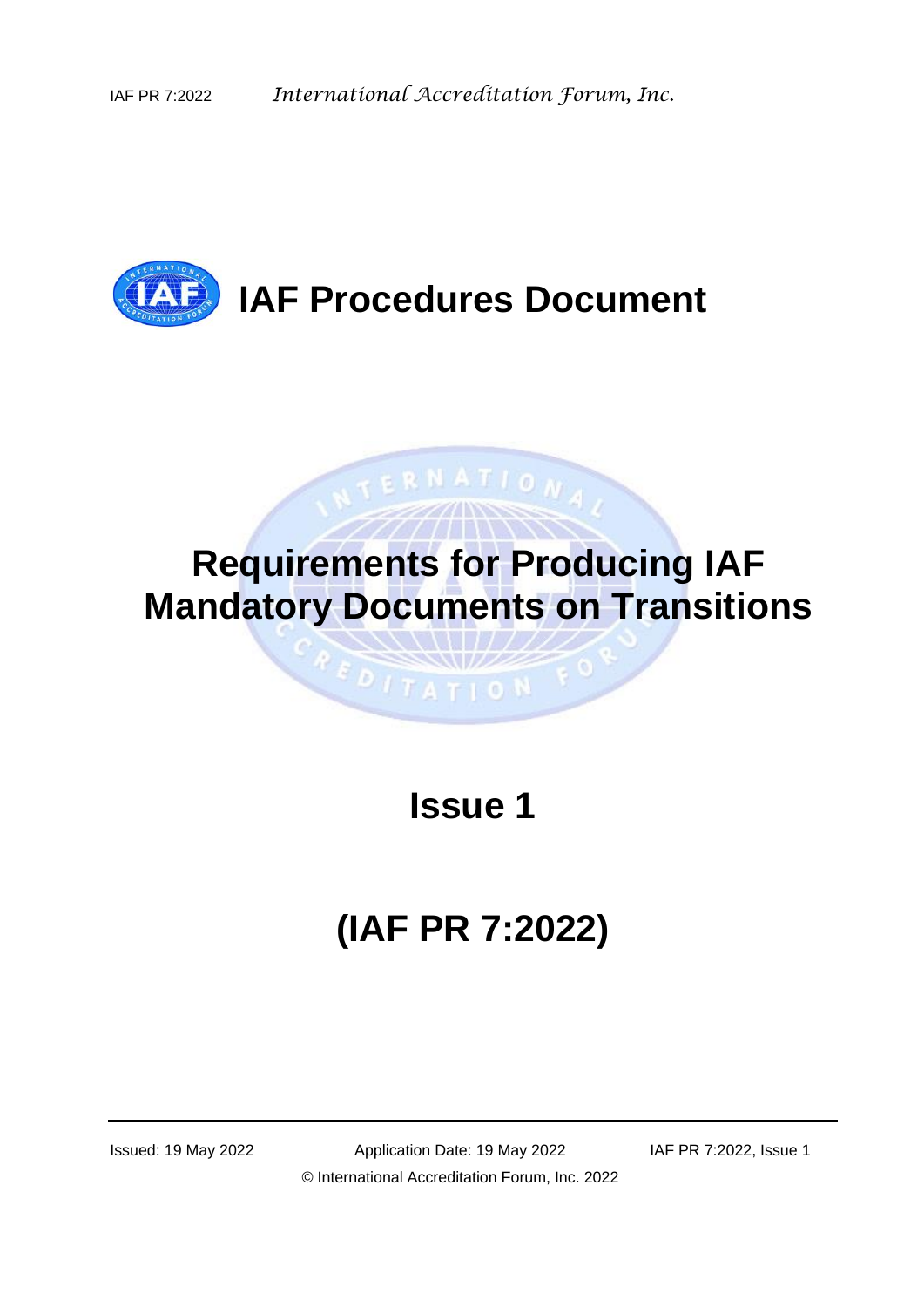Issue 1 Requirements for Producing IAF Mandatory Page 2 of 40 Documents on Transitions

The International Accreditation Forum, Inc. (IAF) facilitates trade and supports regulators by operating a worldwide mutual recognition arrangement among Accreditation Bodies (ABs) in order that the results issued by Conformity Assessment Bodies (CABs) accredited by IAF members are accepted globally.

Accreditation reduces risk for business and its customers by assuring them that accredited CABs are competent to carry out the work they undertake within their scope of accreditation. ABs that are members of IAF and their accredited CABs are required to comply with appropriate international standards and IAF mandatory documents for the consistent application of those standards.

ABs that are signatories to the IAF Multilateral Recognition Arrangement (MLA) are evaluated regularly by an appointed team of peers to provide confidence in the operation of their accreditation programs. The structure and scope of the IAF MLA is detailed in IAF PR 4 - Structure of IAF MLA and Endorsed Normative Documents.

The IAF MLA is structured in five levels: Level 1 specifies mandatory criteria that apply to all ABs, ISO/IEC 17011. The combination of a Level 2 activity(ies) and the corresponding Level 3 normative document(s) is called the main scope of the MLA, and the combination of Level 4 (if applicable) and Level 5 relevant normative documents is called a sub-scope of the MLA.

- The main scope of the MLA includes activities e.g. product certification and associated mandatory documents e.g. ISO/IEC 17065. The attestations made by CABs at the main scope level are considered to be equally reliable.
- The sub scope of the MLA includes conformity assessment requirements e.g. ISO 9001 and scheme specific requirements, where applicable, e.g. ISO TS 22003. The attestations made by CABs at the sub scope level are considered to be equivalent.

The IAF MLA delivers the confidence needed for market acceptance of conformity assessment outcomes. An attestation issued, within the scope of the IAF MLA, by a body that is accredited by an IAF MLA signatory AB can be recognized worldwide, thereby facilitating international trade.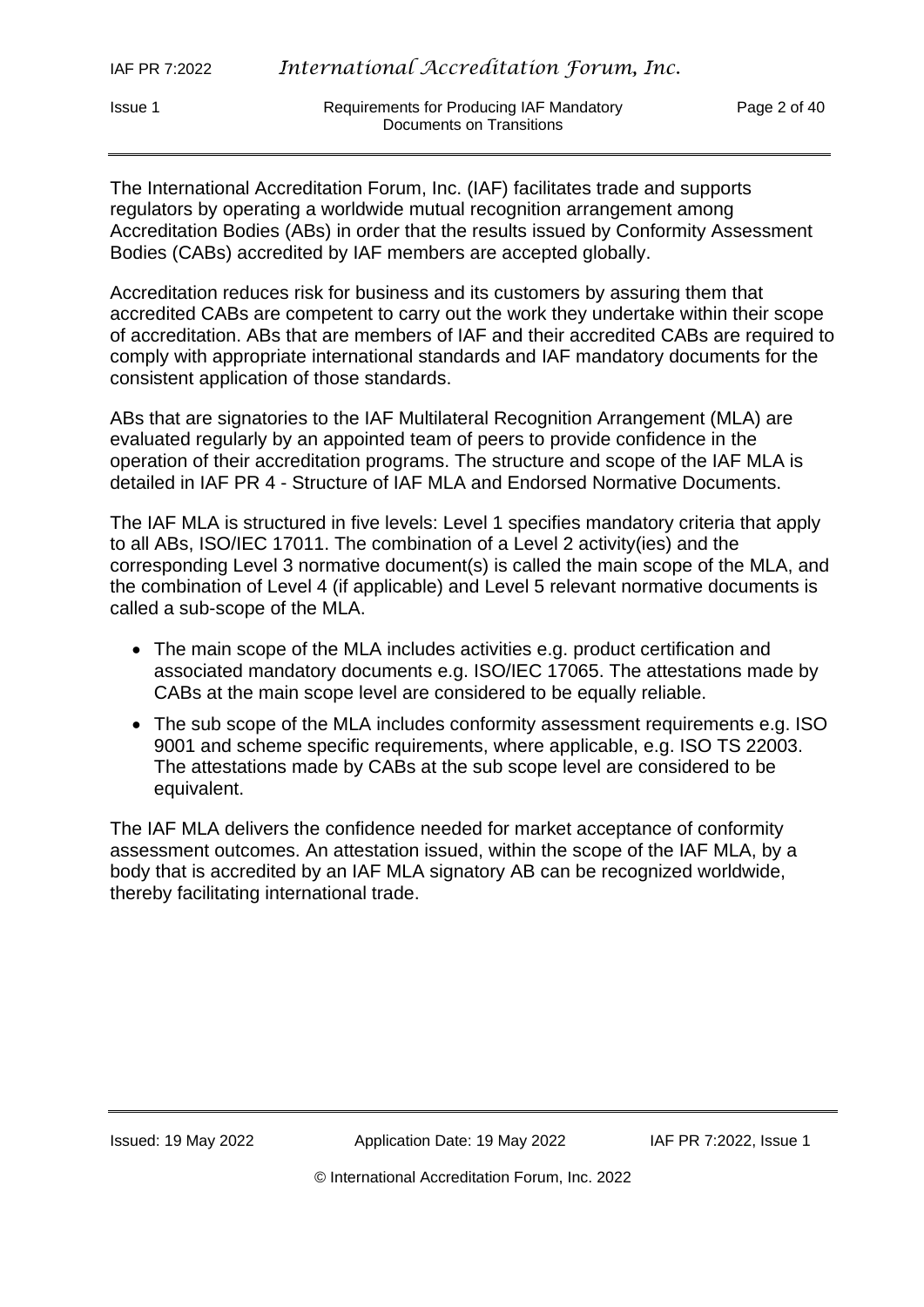#### **TABLE OF CONTENTS**

| $1_{-}$ | <b>SCOPE</b>                                                    | 4              |
|---------|-----------------------------------------------------------------|----------------|
|         | 2. NORMATIVE REFERENCES                                         | 5              |
|         | 3. TERMS AND DEFINITIONS                                        | 5              |
|         | 4. FUNDAMENTAL ASPECTS FOR TRANSITION                           | $\overline{7}$ |
|         | 5. RESPONSIBILITIES                                             | 8              |
| 6.      | <b>TRANSITION METHODS</b>                                       | 12             |
| 7.      | <b>TIMELINES</b>                                                | 14             |
| 8.      | <b>INFORMATIVE CONSIDERATIONS</b>                               | 16             |
|         | 9. VERIFICATION PROCESS                                         | 17             |
|         | ANNEX 1 - DECISION FLOWCHART FOR DETERMINING TRANSITION DETAILS |                |

ANNEX 2 - METHODS TO CONSIDER WHEN DETERMINING TRANSITION DETAILS - CERTIFICATION NORMATIVE DOCUMENTS

ANNEX 3 - IAF MANDATORY DOCUMENT FOR TRANSITION TEMPLATE

ANNEX 4 – TRANSITION REQUIREMENTS FOR XXXX:XXXX (*TO BE USED IN ABSENCE OF CUSTOMIZED TRANSITION PROCESS, ANNEX 3*)

ANNEX 5 – TIMELINES

Date: 06 November 2021 Application Date: 19 May 2022

Issued: 19 May 2022 Application Date: 19 May 2022 IAF PR 7:2022, Issue 1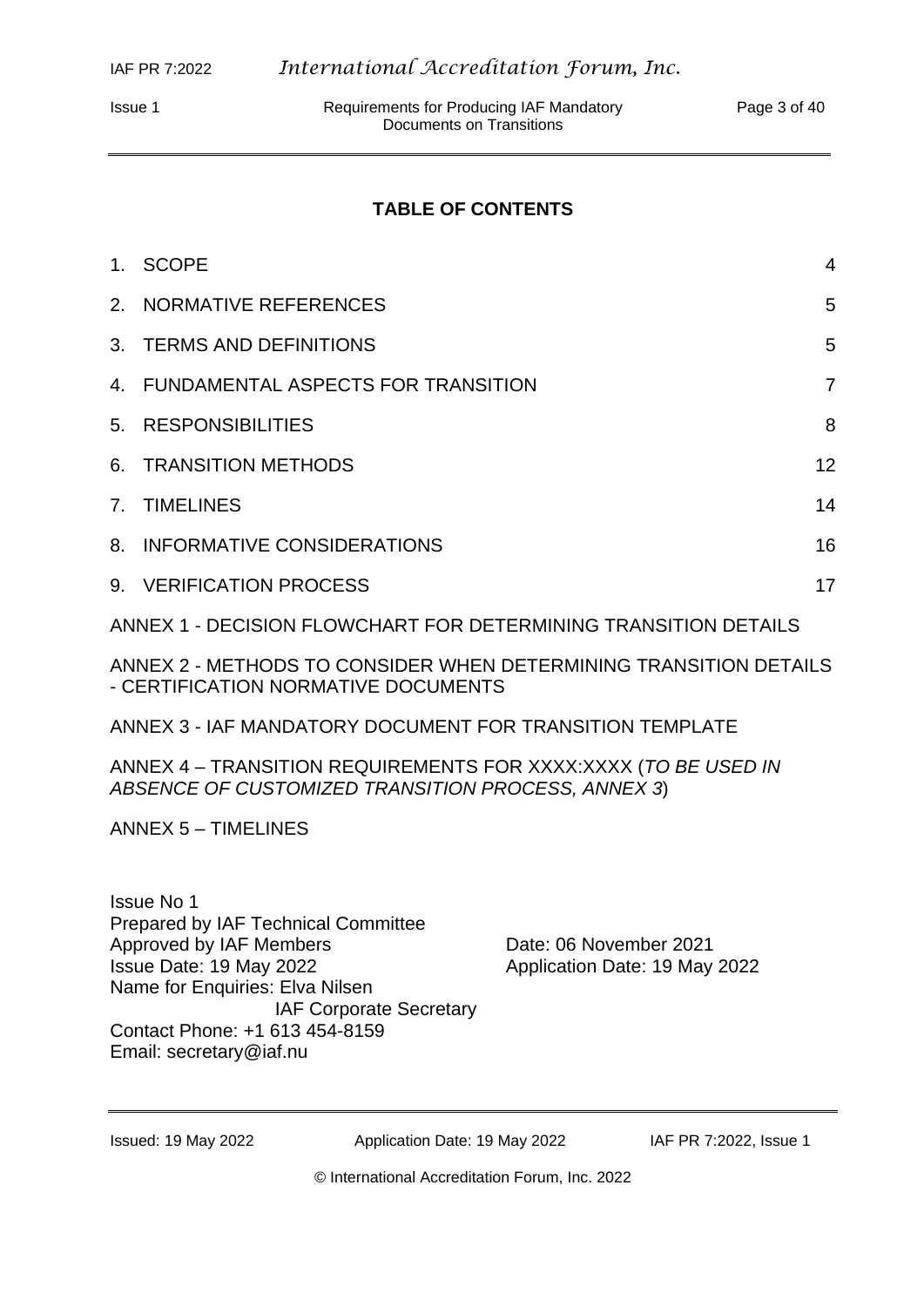Issue 1 Requirements for Producing IAF Mandatory Page 4 of 40 Documents on Transitions

## **REQUIREMENTS FOR PRODUCING IAF MANDATORY DOCUMENTS ON TRANSITIONS**

## **1. SCOPE**

1.1 ISO/IEC 17011, *Conformity assessment - Requirements for accreditation bodies accrediting conformity assessment bodies* is an International Standard that sets out the requirements for bodies operating accreditation systems for conformity assessment bodies.

1.2 The objective of this document is to ensure the consistent and harmonized application of ISO/IEC 17011 for transitioning from one version of a normative document (e.g. standard) to another version of that document. This transition procedure shall be used for normative documents outlined in IAF PR 4, *Structure of the IAF MLA and List of IAF Endorsed Normative Documents* and may be used for other normative documents.

1.2.1 This document is also applicable to migrations (see terms and definitions), and the term "transition" is used for both "transition" and "migration" throughout the document.

1.2.2 This document shall not apply where a scheme determines a specific transition process.

1.2.2.1 Where the scheme determines some of the elements of transition, IAF will complete the rest, following this procedure, if considered necessary.

1.3 This document uses a modular structure and is written as a tool to be used by the IAF Technical Committee (TC) when establishing a Mandatory Document (MD) for transition requirements (see Annex 3). This document also includes an approach to transition (see Annex 4) that can be used when an IAF MD for transition is not issued.

1.4 What is to be assessed and the necessary methodology may differ depending on the type of normative document in revision (requirement document used for accreditation or document used for validation, verification or certification) and on the content of revision (complex or simple changes).

1.5 The document developed by IAF shall be an MD for each specific transition, unless otherwise specified (e.g. scheme owner's transition requirements).

Issued: 19 May 2022 Application Date: 19 May 2022 IAF PR 7:2022, Issue 1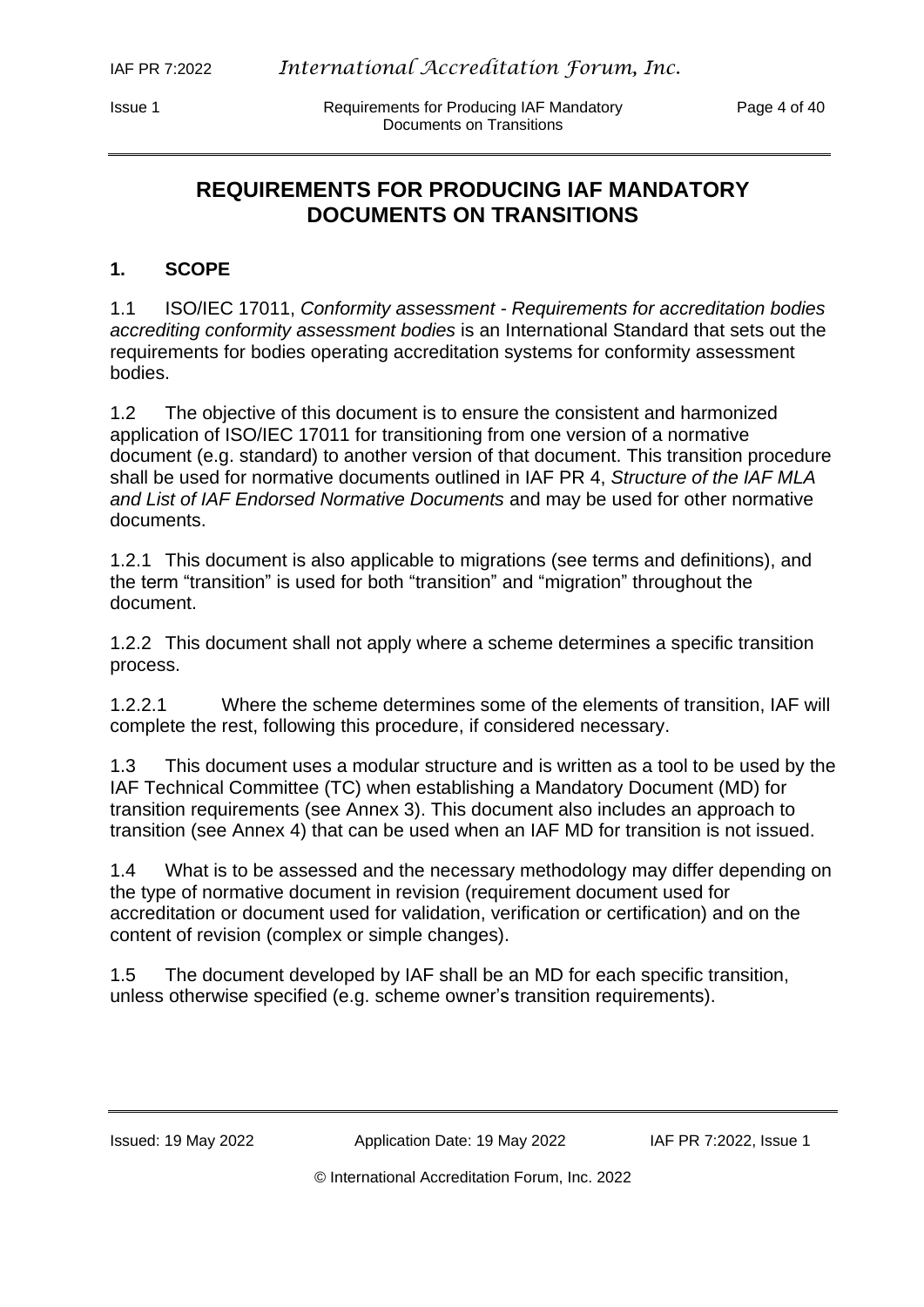1.6 The purpose of the document is to determine transition requirements for a normative document, to be applied:

- by the accreditation bodies (ABs) before granting accreditation to the revised version (ABs transitioning accredited conformity assessment bodies [CABs])
- by the CABs before granting validations, verifications, or certifications to the revised version (e.g. CABs transitioning certified organizations)

Note: Validation and Verification Bodies are an applicable CAB under this procedure; however, some requirements may not be relevant due to the nature of the activity (e.g. accredited certification's expirations).

1.7 In the event an entity (e.g. AB, CAB, organization) decides to not transition and support the revised normative document (no matter the reason), they shall communicate and work directly with interested parties to be transparent and cooperative throughout the transition period.

1.7.1 In this case some of the transition requirements included in this procedure (e.g. competence of staff, transition plan, etc.) would not apply.

## **2. NORMATIVE REFERENCES**

2.1 ISO/IEC 17011 *Conformity Assessment – Requirements for accreditation bodies accrediting conformity assessment bodies* 

2.2 IAF Procedure Document (PR) 2 *General Procedure for the Development of IAF Documents*

2.3 IAF Procedure Document (PR) 4 *Structure of the IAF MLA and List of IAF Endorsed Normative Documents*

## **3. TERMS AND DEFINITIONS**

**3.1 Affected Entities –** Entities whose activities may be affected by a normative document transition, including but not limited to: IAF, ABs, CABs and their clients, scheme owners, standard owners, government, and regulators.

**3.2 Migration –** A term used when the normative document(s) already included in the scope of the conformity assessment activity (e.g. scope of certification) is replaced by a new normative document(s), and when the two normative documents are for the same scope.

Issued: 19 May 2022 Application Date: 19 May 2022 IAF PR 7:2022, Issue 1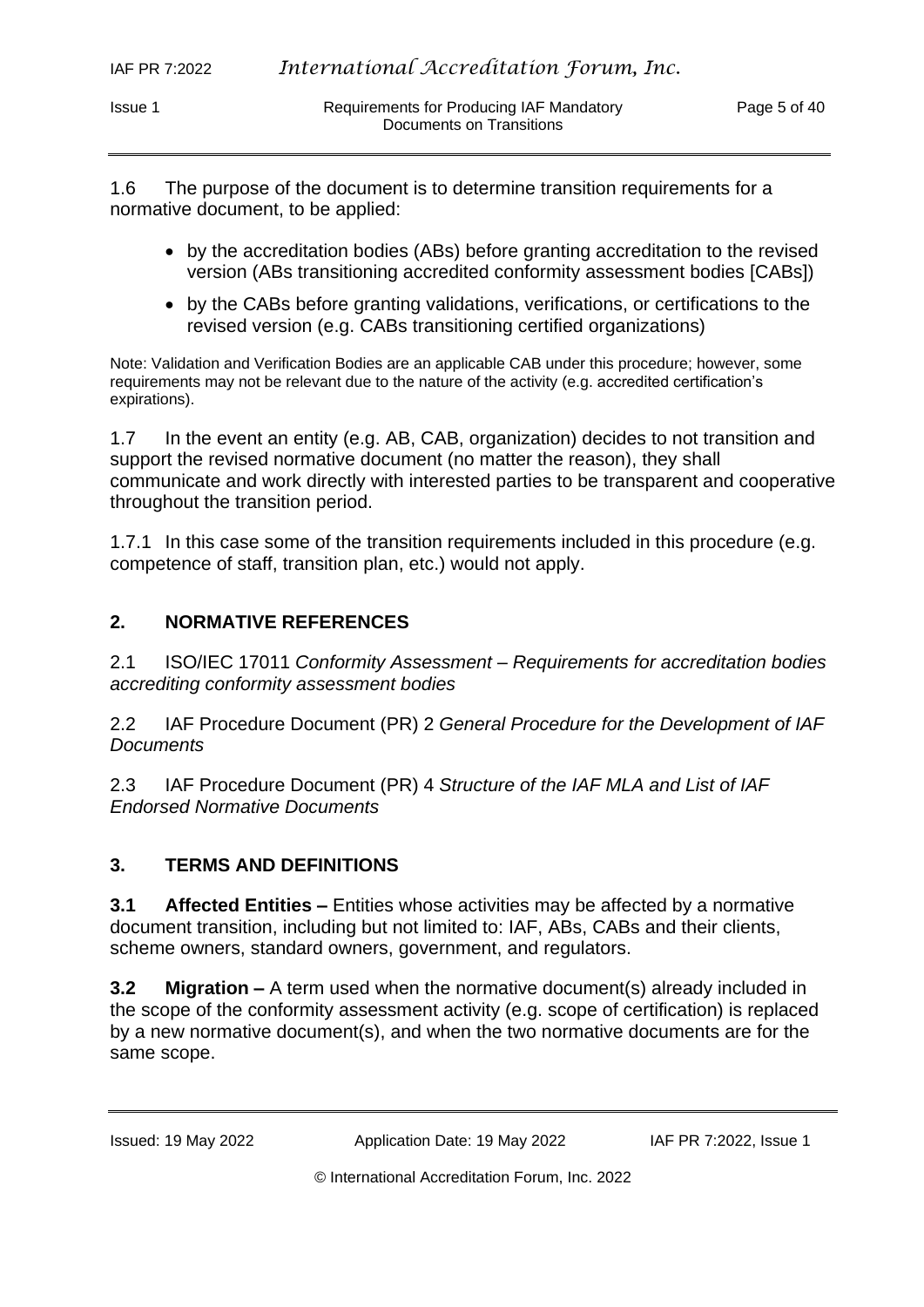This document is fully applicable to migrations, and the term "transition" is used in place of migration. Terms such as "revised version" or "revised document" may be replaced by "new normative document for the same scope" throughout the document.

**3.3 Normative Document -** Documents stating the specified requirements such as regulations, standards, and technical specifications.

This document applies to documents such as (except when 1.2.2. applies):

- Generic and discipline-specific accreditation requirement standards (e.g. ISO/IEC 17021-1, ISO/IEC 17065, ISO/IEC 17024, ISO/IEC 17029, ISO 14065, ISO/IEC 27006, ISO/IEC 17021-2, ISO/TS 22003) and other scheme documents considered at levels 3 and 4 of IAF PR4 or normative documents to be used in combination with the accreditation requirement standards.
- Conformity assessment standards used for validation, verification, or certification (e.g. ISO 9001, ISO 14001, ISO/IEC 27001, GLOBALGAP, CORSIA) considered at level 5 of IAF PR4.
- IAF and Regional Mandatory documents applicable to the above, to be used by ABs or by CABs (e.g. IAF MD 8 and 9 respectively, IAF MD 5 and IAF MD 11), can follow this procedure even though every section may not be applicable.

All document types above are hereinafter referred to as "normative document".

Note: ISO/IEC 17011 is not included in the normative document definition; however, IAF may consider this transition process, as appropriate, in managing revisions to ISO/IEC 17011.

**3.4 Transition –** A term used to allow a more streamlined approach when a normative document is already included in the scope of the conformity assessment activity (e.g. validation, verification, certification, scope of accreditation and/or scope of the MLA), and has been revised.

The transition may be developed by scheme owners; including, but not limited to regulators, industry scheme owners, etc. and then implemented by IAF members, as appropriate.

Note: the term version is synonymous to edition, issue, revision.

**3.5 Transition (or Migration) Period –** The defined period of time between the publication of a revised normative document and its mandated effective date.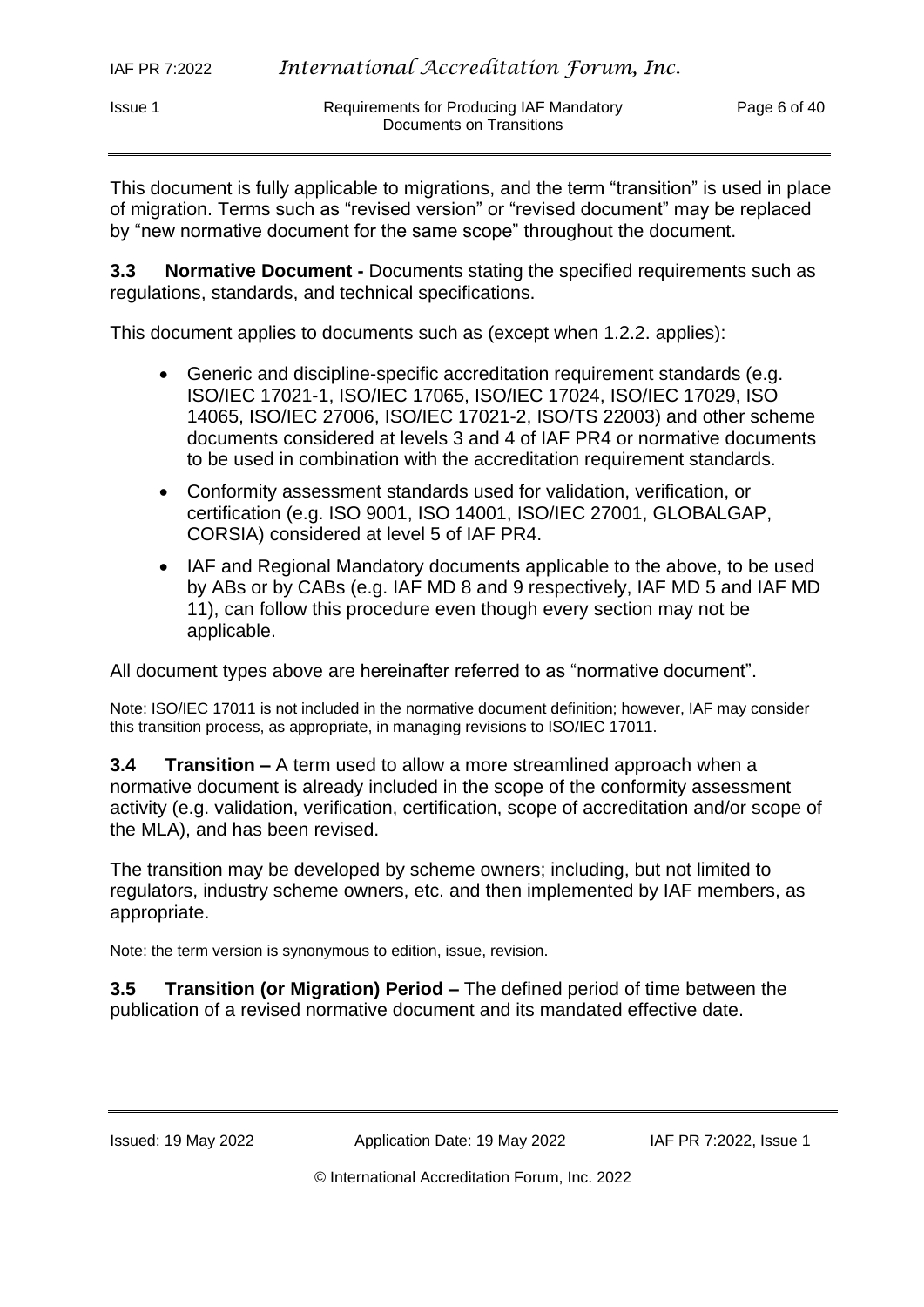Issue 1 Requirements for Producing IAF Mandatory Page 7 of 40 Documents on Transitions

#### **4. FUNDAMENTAL ASPECTS FOR TRANSITION**

4.1 Maintaining integrity of the accredited conformity assessment activity is the focus throughout the transition process. Although the marketplace may drive certain expectations, IAF, with its members and affiliations, is able to balance marketplace expectations with the integrity of the process from the onset of the normative document revision process. Fundamental aspects of the accredited conformity assessment transition activities include:

- **Early Adopters** When IAF, industry, scheme owners, ABs and CABs are ready for transition soon after a normative document is published, this allows for early adopters. One of the governing considerations of an efficient and effective transition process is IAF and its members encouraging early adoption of accredited conformity assessment activity to revised normative documents because this minimizes the number of late transitions in the transition period.
- **Affected Entities** These entities, as well as the impact the document and transition may have on them, shall be considered when IAF is developing a transition process for a specific normative document.
- **Timeline –** Each oversight entity (e.g. IAF and ABs) requiring its members or clients (e.g. ABs and CABs or CABs and clients) to adhere to the timelines developed within the transition process is vital to keep the process from breaking down throughout the transition. This is crucial in meeting industry, marketplace and customer expectations.
- **Preparedness** Preliminary transition process planning by all (IAF, ABs, CABs, certified organizations) in advance of the publication of any normative document, recognizing that any changes in the final normative document will have to be managed, is both allowed and encouraged.

4.2 Accredited conformity assessment activity (e.g. certification) cannot be granted to draft stage/s of normative documents. Transition activity may be started while the normative document is in draft; however, transitions cannot be completed until the normative document has been published.

4.2.1 Where activities have been carried out based on draft versions of the revised normative document (for example at Draft International Standard [DIS] or Final Draft International Standard [FDIS]), as allowed by the particular transition process, a review must be carried out of this early transition activity before completing the transition, to ensure any changes between the draft and published document have been addressed by the applicable entities.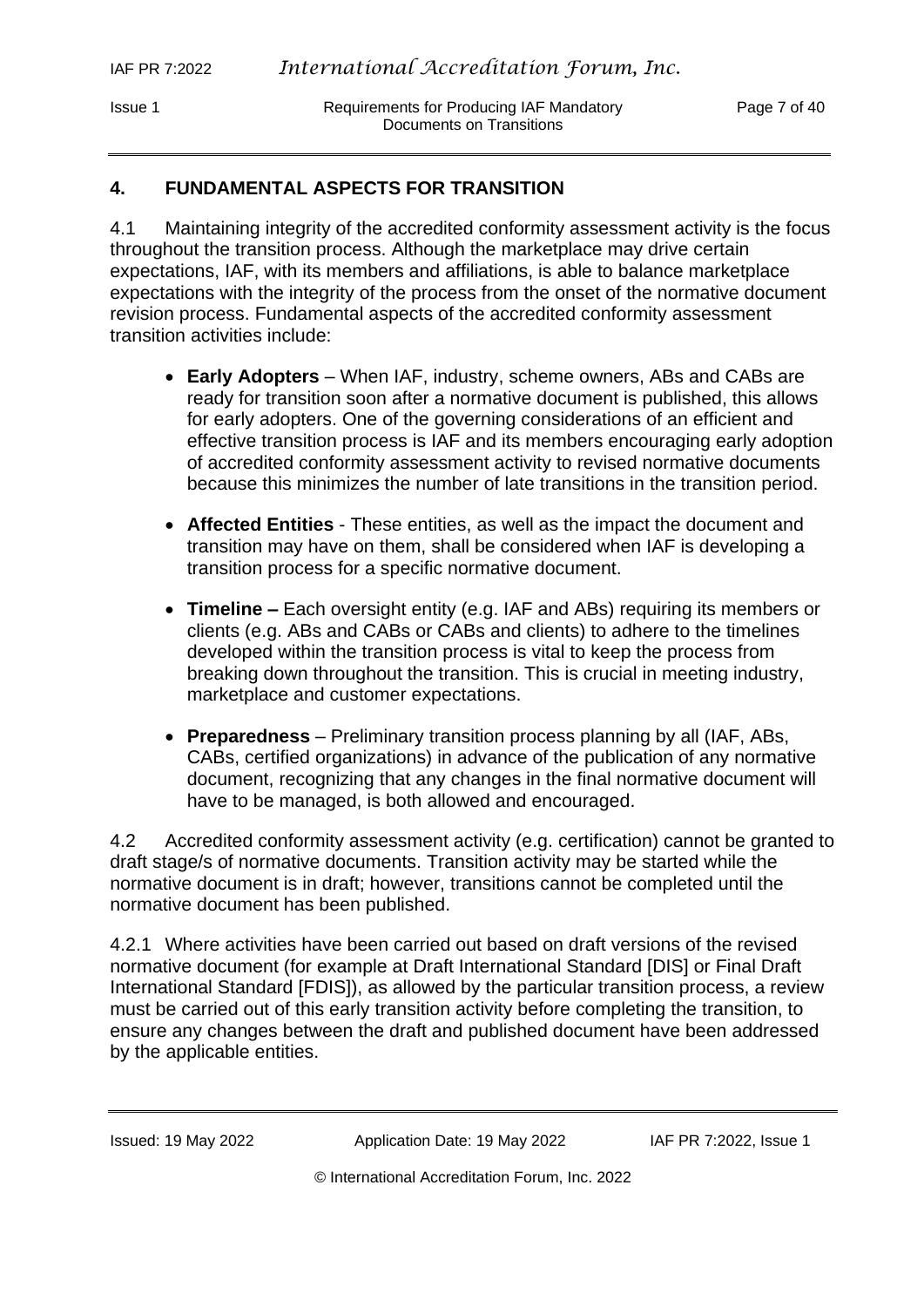4.3 When there are changes to a normative document for accreditation which affect contractual terms and conditions between CABs and the client (e.g. when changes are affecting audit time and costs for the client), the following general principle typically applies.

4.3.1 The existing contract between CABs and the client shall be revised to follow new requirements, if necessary, within the transition timeline; however, at the latest, prior to the first renewal of certification following the transition end date.

4.4 Communication with affected entities can begin at the earliest opportunity regarding future/pending transitions to keep affected entities updated, and inform ABs/CABs of the intended process so that they can provide comments and start to prepare, agree and communicate regarding the transition process before the normative document is published.

4.5 The communication channels, which provide IAF the different types of information about normative document development, are instrumental in making sure the IAF TC can initiate the transition process, in accordance with this document, at the early stages of the normative document development.

4.5.1 The communication channels to IAF include, but are not limited to: ISO, CASCO, scheme owners, AB members, CAB membership organizations, industry members, and liaisons with various other organizations.

4.5.2 The communication channels within IAF include: secretariat to IAF TC Chair, and IAF TC Chair to working group (WG) and task force (TF) conveners.

## **5. RESPONSIBILITIES**

## **5.1 IAF Responsibility**

IAF is instrumental in understanding marketplace demands and managing expectations early in the transition process, before the normative document is published. IAF is responsible for informing and leading the marketplace as it relates to revisions of normative documents and expectations of the transition.

IAF can influence the marketplace and drive the transition in a positive direction through communications with the various IAF members, including liaison members (e.g. scheme owners) and affected entities.

Note: Scheme owners also have a responsibility in this regard, particularly where they have undertaken significant consultation with their stakeholders regarding transition requirements. Scheme owners shall inform IAF of any upcoming new version of their normative documents.

Issued: 19 May 2022 Application Date: 19 May 2022 IAF PR 7:2022, Issue 1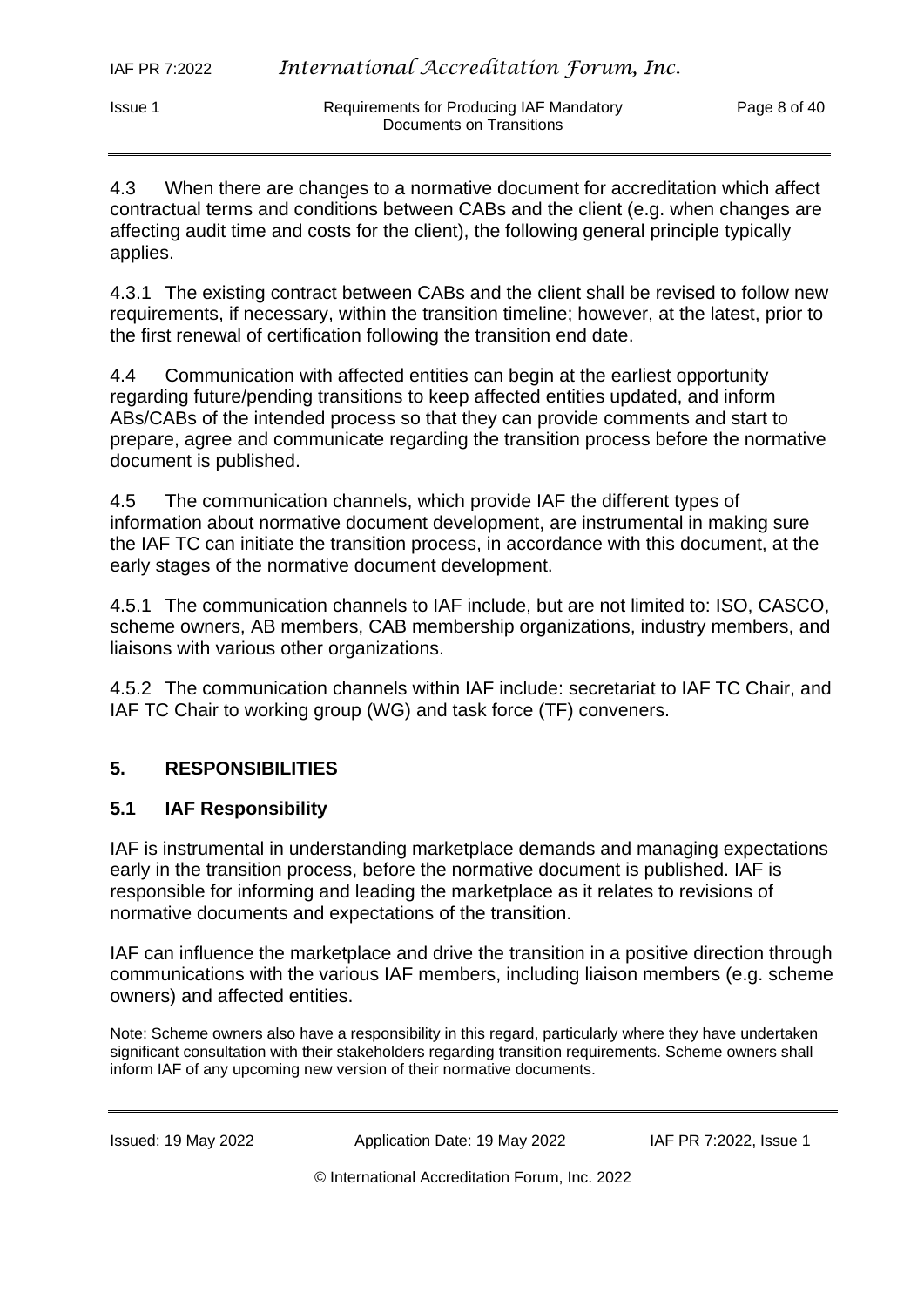Issue 1 Requirements for Producing IAF Mandatory Page 9 of 40 Documents on Transitions

5.1.1 During the early stage of the revision of a normative document (ideally 18 months prior to the planned publication of the normative document), the IAF Technical Committee shall assign a WG or form a TF to design the transition process for each normative document in revision (hereinafter referred to as "TF"). IAF shall design the transition process for a normative document to allow ample time to fulfil the transition requirements while meeting market needs. IAF will produce the transition process ideally 12 months prior, but at least six months in advance of the planned publication.

5.1.1.1 When the normative document changes throughout the revision process, depending on the significance of the changes, IAF may need to consider the drafted or published transition process considering the changes in the document.

5.1.1.2 IAF will work directly with a scheme owner when the scheme owner takes part in designing the transition process for a normative document. IAF and the scheme owner will allow ample time to fulfil the transition requirements while meeting market needs.

5.1.2 The IAF TF assigned for each transition shall include IAF AB representatives, the appropriate association member(s), and the appropriate scheme owner (if applicable), with the necessary knowledge for the specific normative document in revision. Before initiating the transition development phase, the TF should hold a discussion with the scheme owner regarding the feedback from affected entities and boards/technical committees concerning transition timeframes and activities. This should then be an input for discussions.

5.1.2.1 At appropriate intervals, IAF shall liaise with ISO, appropriate scheme owners, CAB associations and other affected entities (e.g. industry associations, other users) as it relates to the normative document revisions and transition.

5.1.3 While designing a transition process for a normative document included in the scope of the IAF MLA, the TF must seek guidance from the IAF MLA Chair to meet any MLA needs.

5.1.4 The preferred output is the development of a specific MD for every transition. Each MD created, for a normative document, shall be advanced through IAF, following IAF PR 2. The reduced process described in para. 3.5 (ii) of IAF PR 2 should be taken into consideration.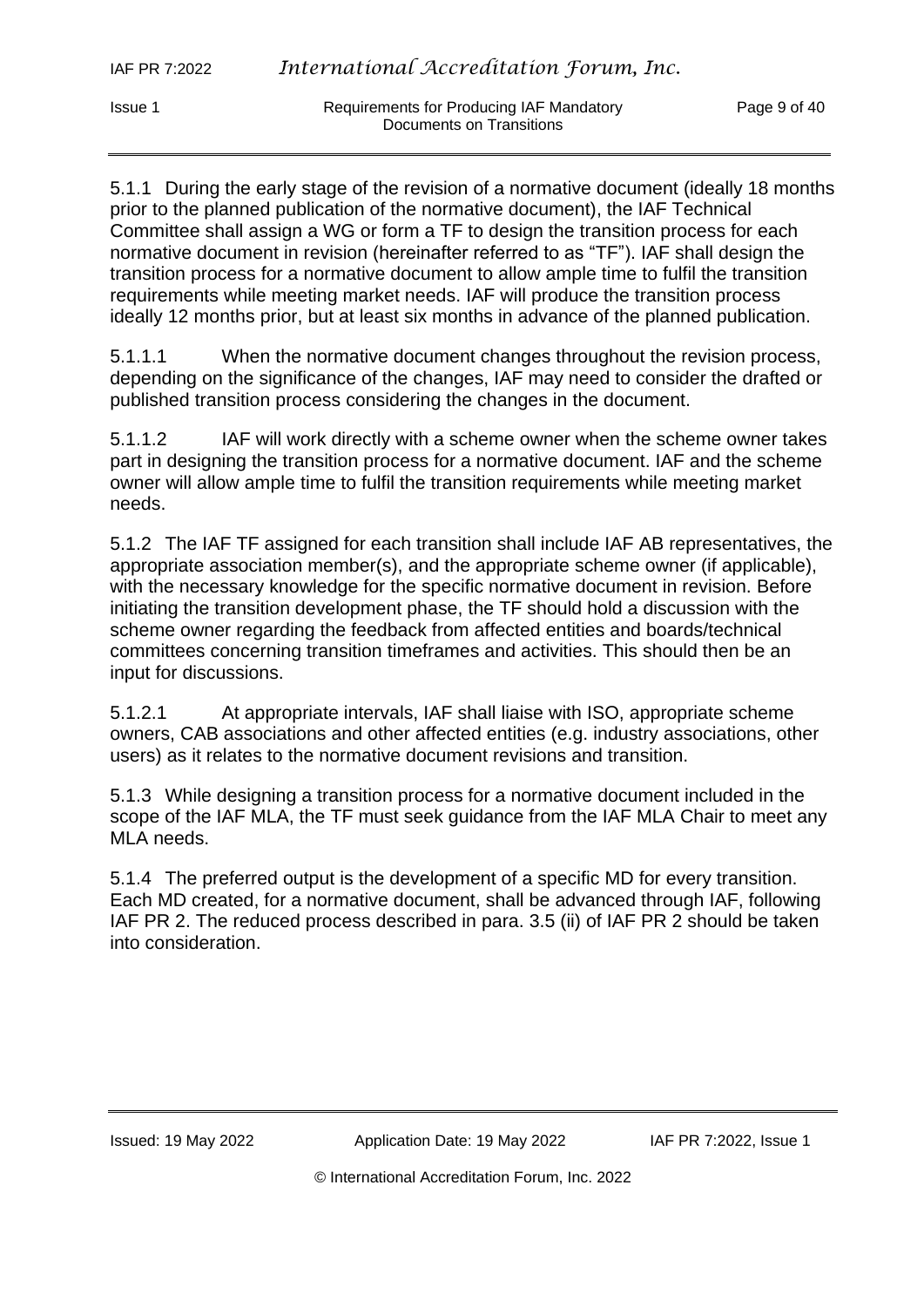Issue 1 **Inc. According IGF** Mandatory **Page 10 of 40** and Requirements for Producing IAF Mandatory Documents on Transitions

5.1.5 IAF may require the Recognized Regional Accreditation Groups or ABs to report transition data to the IAF TC Secretary (e.g. number of CABs transitioned, number of certifications transitioned) at appropriate intervals defined in the MD, taking into consideration the need for the data and the time it may take to gather the data. If applicable, the details of the data required, the responsible parties and the methodology shall be outlined in the transition MD for the revised normative document.

5.1.6 After the MD for the transition is issued, the TF shall take the lead, *with the IAF Communications and Marketing Committee (CMC)*, in creating the various communications necessary to support the transition process, including but not limited to: initial communication of the transition requirements, ongoing reminders at planned intervals and a final communication outlining remaining action items for the end of the transition period.

#### **5.2 Accreditation Body Responsibility**

5.2.1 ABs shall consider their processes (e.g. documentation, tools) and resources and manage appropriate revisions within the timeline for the specific transition. In following this timeline, ABs shall be prepared to offer accreditation for the revised normative document, as early as possible to meet the market needs.

#### 5.2.2 Accreditation Body Competence

Where relevant, competence requirements shall be updated to reflect the revised requirements and changes. ABs shall ensure that a sufficient number of personnel are competent for the activities undertaken, including demonstrated knowledge of requirements for the revised version of the normative document and knowledge of the transition process. Personnel includes, but may not be limited to, assessors, decision makers, contract reviewers, etc.

#### 5.2.3 Communication

After the MD for transition is issued and prior to the publication of the revised normative document, ABs shall make publicly available the details of the transition process following the IAF transition requirements, including the implications of not meeting deadlines.

ABs shall highlight key changes to accredited CABs but not offer any specific solutions to help individual CABs in the implementation of the changes.

Note: Training events and other activity to assist with the understanding of transition or the introduction of a revised normative document are acceptable.

Issued: 19 May 2022 Application Date: 19 May 2022 IAF PR 7:2022, Issue 1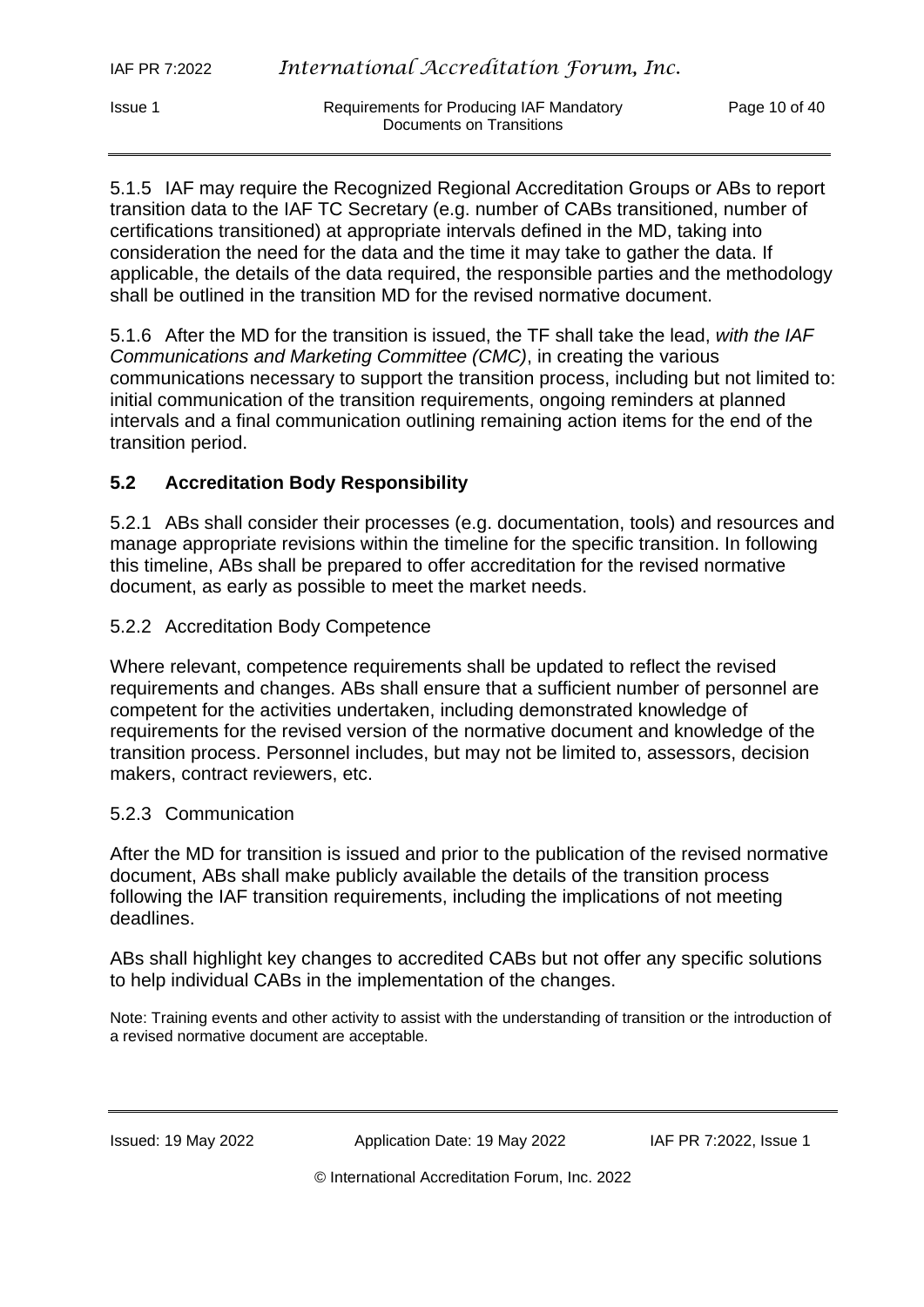| Issue 1 | Requirements for Producing IAF Mandatory | Page 11 of 40 |
|---------|------------------------------------------|---------------|
|         | Documents on Transitions                 |               |

When the scheme owner publishes details of the transition, which may include deadlines, implications of not meeting deadlines, key changes, etc., the AB shall use and make publicly available the details from the scheme owners.

### **5.3 Conformity Assessment Body Responsibility**

5.3.1 CABs shall consider their processes (e.g. documentation, tools) and resources and manage appropriate revisions within the IAF or the scheme owner's timeline for the specific transition.

5.3.2 Accredited conformity assessment activity (e.g. certification) cannot be granted until the normative document has been published and accreditation has been transitioned.

5.3.2.1 Until such time as the CAB is accredited for the revised version of the normative document, the CAB may conduct unaccredited conformity assessment activity (e.g. unaccredited certifications) against the revised version of the normative document whilst maintaining the existing accredited activity. This shall only apply during the transition period and if there is no scheme owner or program requirement prohibiting unaccredited activity.

#### 5.3.3 Conformity Assessment Body Competence

Where relevant, competence requirements shall be updated to reflect the revised requirements and changes. CABs shall ensure that a sufficient number of personnel are competent for the activities undertaken, including demonstrated knowledge of requirements for the revised version of the normative document and knowledge of the transition process. Personnel includes, but may not be limited to, auditors, technical reviewers, decision makers, contract reviewers and planning staff.

#### 5.3.4 Information to Clients

After the MD for transition is issued, and prior to the publication of the revised normative document, the CABs shall, when applicable, give their clients affected by the transition due notice of changes, including details of the transition process following the IAF transition requirements, and the implications of not meeting deadlines.

The CABs may highlight key changes to clients but shall not offer any specific guidance to help clients in the implementation of the changes.

Note: Training events and other activity to assist with the understanding of transition or the introduction of a revised normative document are acceptable.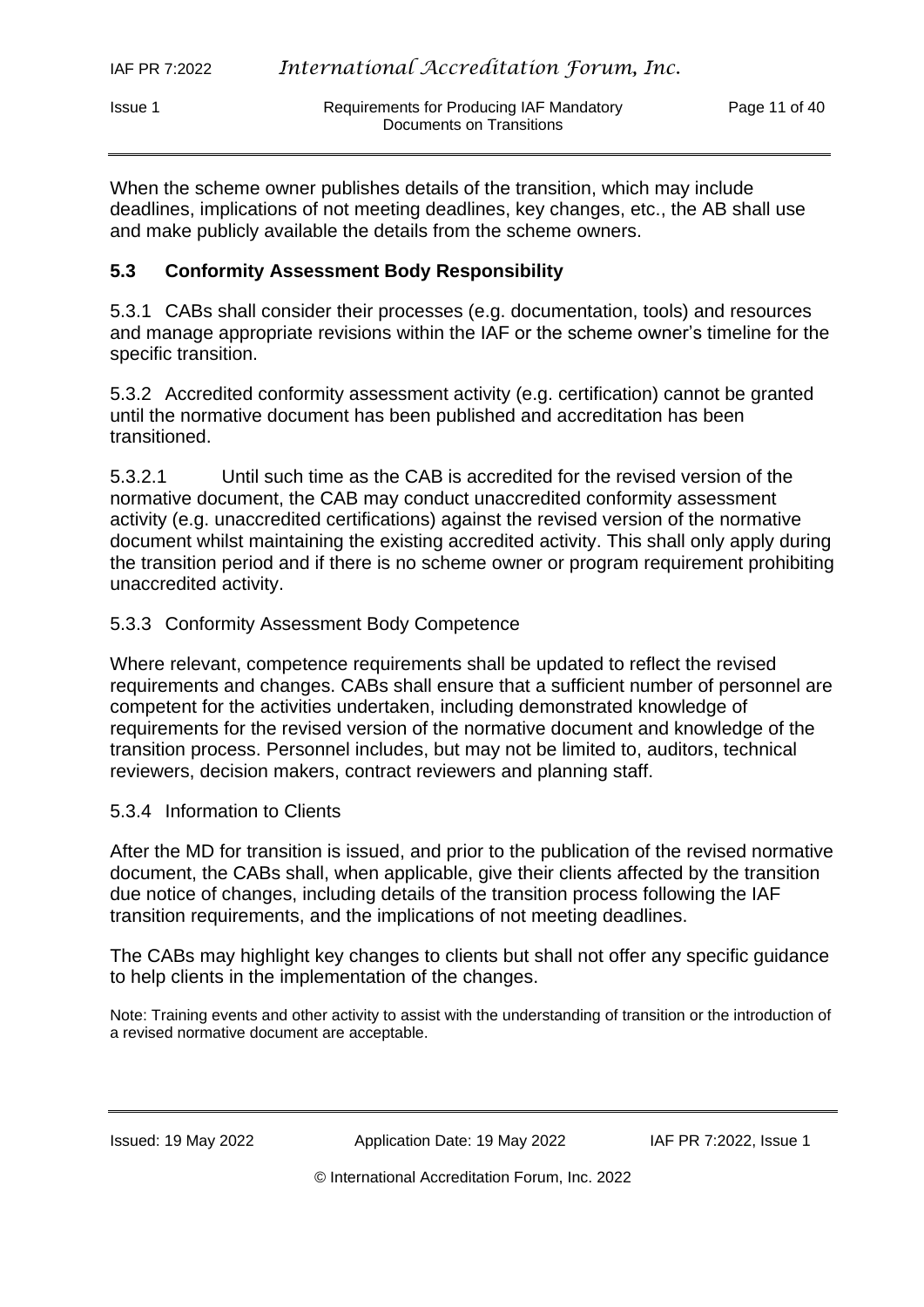When the scheme owner publishes details of the transition, which may include deadlines, implications of not meeting deadlines, key changes, etc., the CAB shall use and make publicly available the details from the scheme owners.

#### 5.3.5 Post Transition Activities

If a CAB completed transition activity with its clients (e.g. audit, decisions, issued nonaccredited certifications) prior to transition with its AB, the CAB shall ensure all the requirements have been met and results documented. This includes, if applicable, taking appropriate action to convert the previously unaccredited conformity assessment activity to accredited. This shall be completed in a timely fashion, no later than one year from the AB transition decision.

## **6. TRANSITION METHODS**

There are a variety of methods that may be used for transition. The type of normative document being revised as well as the significance of the changes shall be considered when determining the transition methods.

#### **6.1 Overview**

A decision flowchart is included in Annex 1 to enable a quick view of the necessary steps to be considered while preparing a transition process.

6.1.1 In some cases transition methods, including timeframes, etc., may be developed by scheme owners (e.g. regulator, industry standard owner) and when they are, IAF shall follow the scheme owner transition requirements and consider what additional transition is needed, per this document. Any additional IAF transition requirements would supplement the scheme owner transition requirements, not replace nor contradict.

#### **6.2 Methods Analysis Table**

The analysis that the TF shall complete to determine the methods necessary for the transition being designed is outlined in Annex 2.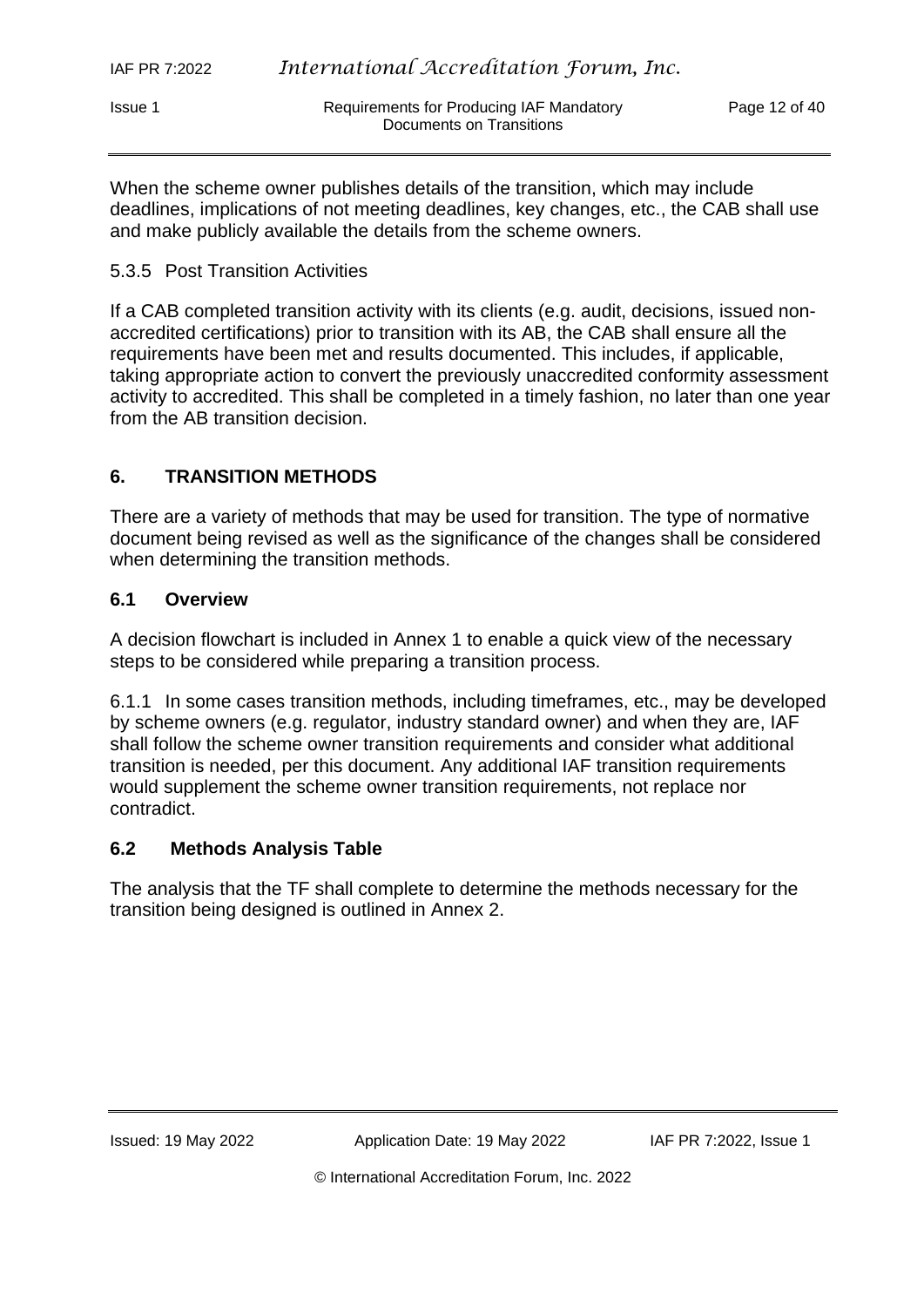## **6.3 Risk Based Approach**

In selecting the methods applicable for the specific normative document transition, due consideration shall be given by the TF to mitigating risk and determining the appropriate transition process. The TF must consider factors such as:

- The criticalities of the changes introduced and the impact on the AB's and CAB's operations and/or CAB's conformity assessment activity.
- Other standards which may be based on, or rely on, the normative document in revision (e.g. ISO 9001 and AS9100) and the impact to the transition being designed.
- Experiences from previous transitions.
- The AB's and CAB's demonstrated competence and conformance in previous/similar transitions and overall performance.
- Feedback from affected entities, including complaints about the AB's or CAB's performance in previous transitions or feedback from the CAB's clients.
- Market demands, including other transitions taking place at the same time, e.g. with industry sector standards.

The methods selected and the timelines determined must be designed to not only mitigate risk and maintain the integrity of the accredited conformity assessment activity; the process must also meet industry expectations, making sure the timeline supports realistic market expectations.

## **6.4 IAF Mandatory Document for Transition**

6.4.1 IAF shall communicate to affected entities, as early as possible, its intention of developing an MD for transition or using the transition process in Annex 4.

6.4.2 Each transition process designed by IAF shall follow the template in Annex 3. Requirements for ABs, CABs and others shall be based on results of analysis defined in 6.1-6.3 and requirements in 5.2 (for ABs) and 5.3 (for CABs), as considered applicable.

6.4.3 Based on risk, when a simplified transition process is determined, the process outlined in Annex 4 should be used.

6.4.4 In cases where IAF is not able to or does not issue an MD for transition, ABs affected by the transition shall develop a transition process following Annex 4.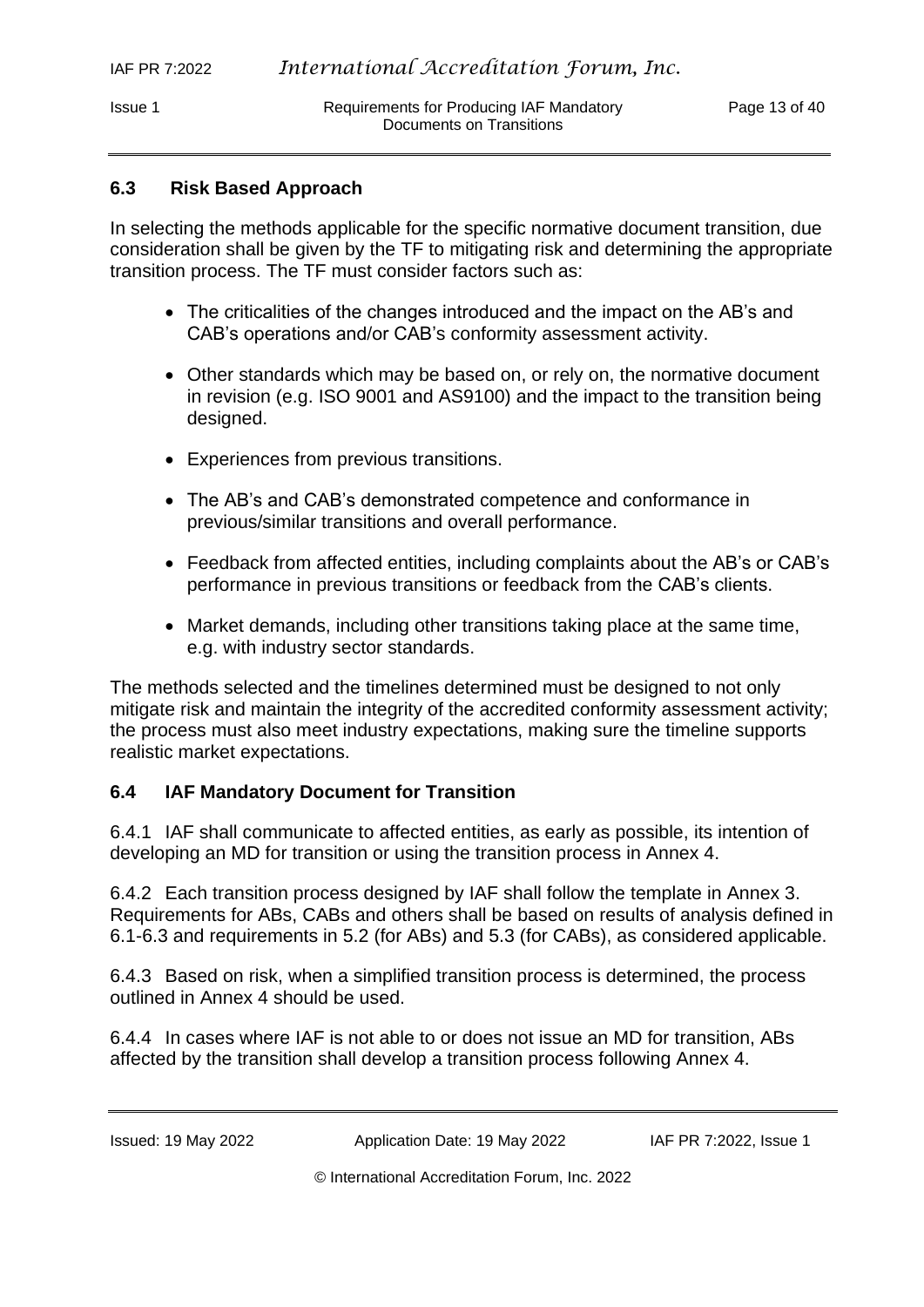6.4.4.1 In cases where the Scheme Owner developed the transition process, IAF and affected entities (e.g. ABs, CABs) shall follow the scheme owner's transition and consider what additional transition is needed, per this document. Any additional IAF transition requirements or use of Annex 4 would supplement the scheme owner transition requirements, not replace nor contradict.

Documents on Transitions

## **7. TIMELINES**

7.1 A change in a normative document may affect a variety of entities (affected entities) and may include multiple actions; therefore, a transition plan shall be maintained by each entity to make sure due dates are met and actions are completed on time.

7.2 Annex 5 provides a visual representation of the (normal) timelines in order to guide the TF to properly establish the appropriate timeline. Annex 5 is to be used as a guide/tool but is not mandatory. In the transition process different subprocesses take place which may not necessarily overlap other subprocesses:

- IAF designing the transition process, including establishing the timeline.
- ABs' transition processes for the accreditation of CABs.
- Transition of existing accredited conformity assessment activity (e.g. certifications) to the new version of the normative document.
- CABs starting conformity assessment activity, with their clients, against the revised requirements.
- CABs ceasing conformity assessment activity (e.g. issuing of certificates to their clients) against the old requirements.
- ABs no longer accepting applications from CABs to the old requirements.

7.3 The following dates should be defined by the TF as inputs to the process of developing the IAF MD for transition (highlighted in Annex 5).

Note: the table may not be in sequential order (e.g. CABs considering conformity assessment activity to the DIS or FDIS prior to the publication of the standard).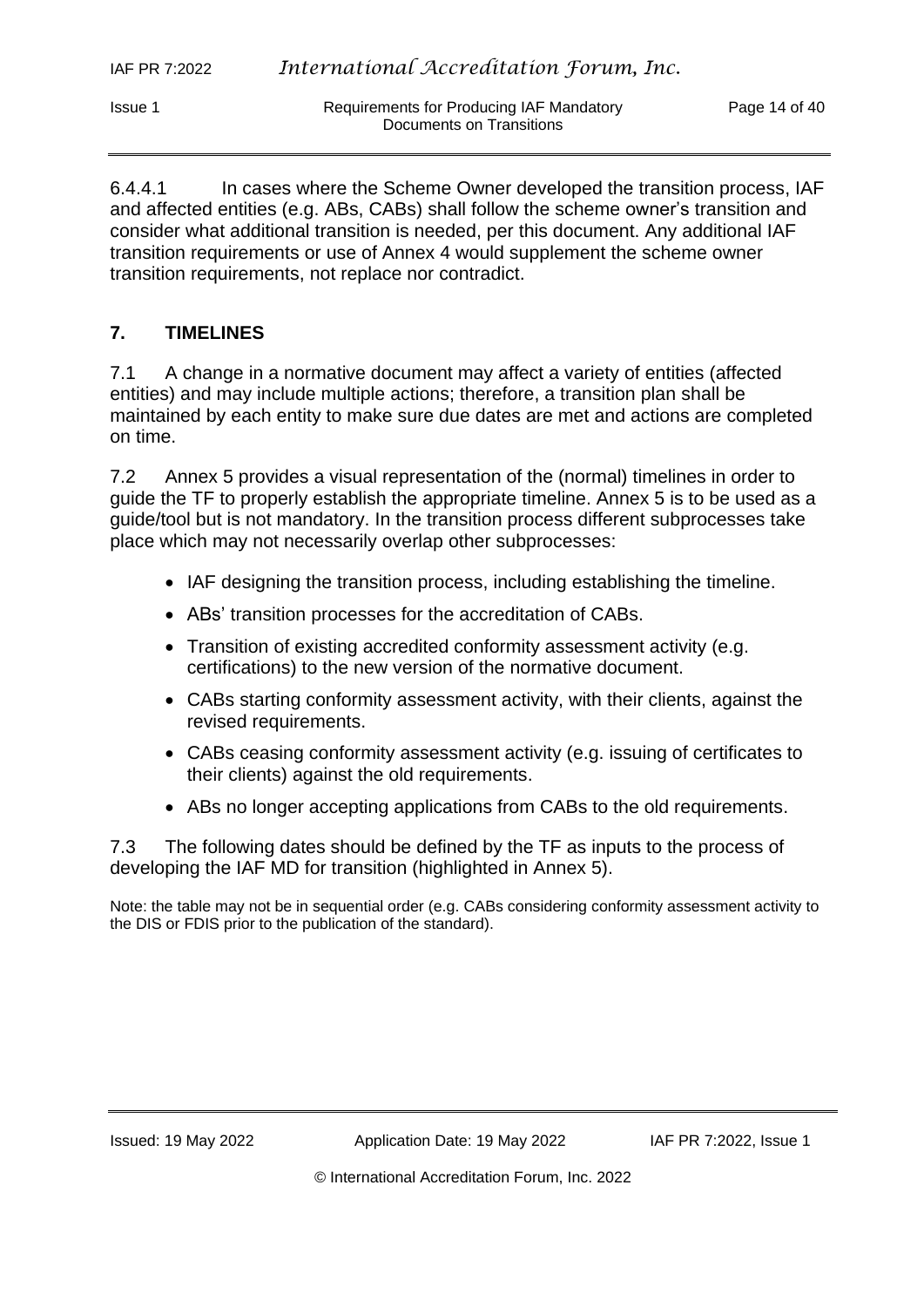Issue 1 **Interpret in the Requirements for Producing IAF Mandatory Page 15 of 40** Documents on Transitions

| Dates to be<br>defined                               | <b>Actions (including actions of</b><br>the ABs, CABs, IAF, scheme<br>owners, other entities)                               | <b>Comments</b>                                                                                                                                                                                                                      |
|------------------------------------------------------|-----------------------------------------------------------------------------------------------------------------------------|--------------------------------------------------------------------------------------------------------------------------------------------------------------------------------------------------------------------------------------|
| i) Transition                                        | IAF to begin the IAF MD<br>development process for the<br>transition.<br>Notification about the transition to               | Draft a document and make it<br>publicly available, explaining the<br>transition process as determined by<br>IAF following this document.                                                                                            |
| Process Design                                       | affected parties, may be multiple<br>notifications depending on<br>knowledge of the process at the<br>time of notification. | Should be started approx. 1.5 years<br>and published approx. 1 year prior to<br>publication of revised normative<br>document.                                                                                                        |
| ii) IAF MD<br>Published for<br>Transition            | IAF publishes the MD for the<br>transition.                                                                                 | If an MD is not published, IAF will<br>default to the transition approach in<br>Annex 4.                                                                                                                                             |
| iii) Preparation                                     | Affected entities, conduct gap<br>analysis and initiate revisions<br>including competence.                                  | Including documentation, tools,<br>resources for the transition and<br>communication with customers.                                                                                                                                 |
|                                                      |                                                                                                                             | ABs shall make publicly available the<br>details of the transition process<br>following the IAF transition<br>requirements.                                                                                                          |
| iv) AB Transition<br>Process with<br><b>CABs</b>     | Begin activity (e.g. document<br>review) using the process defined<br>by IAF.                                               | The process may include a<br>document review including evidence<br>of the transition plan, documentation<br>revised for the revised requirements<br>and associated records to confirm<br>conformance (e.g. personnel<br>competence). |
|                                                      | No longer accept applications for<br>the previous version of the<br>normative document.                                     | Including new CABs and existing<br>CABs expanding their scope.                                                                                                                                                                       |
| v) Normative<br>Document<br>Publication              | Formal publication of the<br>approved normative document<br>incorporating the revised<br>requirements.                      | This date is established by the<br>publisher of the normative document.                                                                                                                                                              |
| vi) CAB Transition<br>Process with<br><b>Clients</b> | Begin activity (e.g. audits) using<br>revised version of normative<br>document.                                             | Need to consider if audits can be<br>started against the DIS and/or FDIS<br>and if so what requirements apply.                                                                                                                       |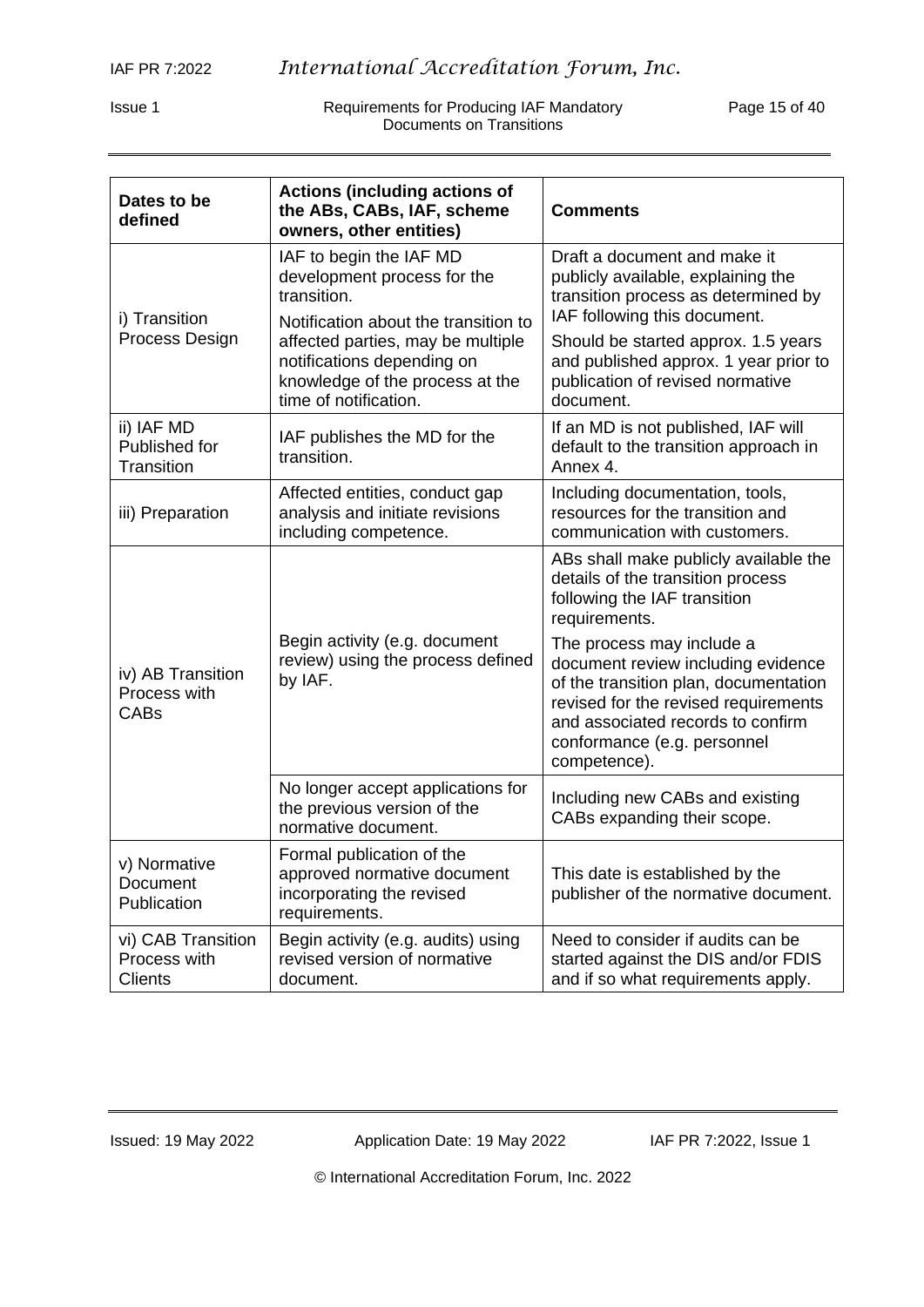Requirements for Producing IAF Mandatory Page 16 of 40 Documents on Transitions

|                           | No longer accept applications to<br>the previous version of the<br>normative document.                                             | Following the transition decision of<br>the AB, all new accredited<br>certification activity (including issuing<br>of certificates and expansion of<br>scopes) shall be performed in<br>accordance with the revised<br>requirements. |
|---------------------------|------------------------------------------------------------------------------------------------------------------------------------|--------------------------------------------------------------------------------------------------------------------------------------------------------------------------------------------------------------------------------------|
|                           | Convert unaccredited conformity<br>assessment activity (5.3.2.1) to<br>accredited.                                                 | Consider any changes in processes<br>during the transition process with the<br>AB.                                                                                                                                                   |
| vii) End of<br>Transition | End of validity for all certificates<br>to the previous version of the                                                             | This date should be agreed at the<br>earliest opportunity through a<br><b>Resolution at the IAF General</b><br>Assembly.                                                                                                             |
|                           | normative document.                                                                                                                | Any certificate to the previous<br>version shall be withdrawn if not<br>expired on this date.                                                                                                                                        |
| viii) Data                | When appropriate and required,<br>periodically throughout the<br>transition process, and in the<br>end, CABs provide required data | Appropriate data may be required in<br>the transition process to determine<br>the success of the transition and to<br>provide data to analyse for future<br>transitions.                                                             |
|                           | to ABs and/or ABs provide to IAF<br>through Recognized Regions.                                                                    | When required for a specific<br>transition, the process will be<br>included in the IAF MD.                                                                                                                                           |
| ix)                       | When applicable, date to<br>withdraw Transition Mandatory<br>Document.                                                             | Consider when requirements are no<br>longer needed; may be necessary to<br>maintain the MD for a period<br>following transition to assess ABs',<br>CABs', etc. conformance to the<br>transition requirements.                        |

#### **8. INFORMATIVE CONSIDERATIONS**

8.1 In addition to the fundamental transition requirements and methods stated above, additional requirements may need to be developed by IAF in accordance with the nature of the normative documents and changes introduced.

8.2 The additional requirements may include but are not limited to:

- Transition audit duration for CABs.
- Transition assessment duration for ABs.

Issued: 19 May 2022 Application Date: 19 May 2022 IAF PR 7:2022, Issue 1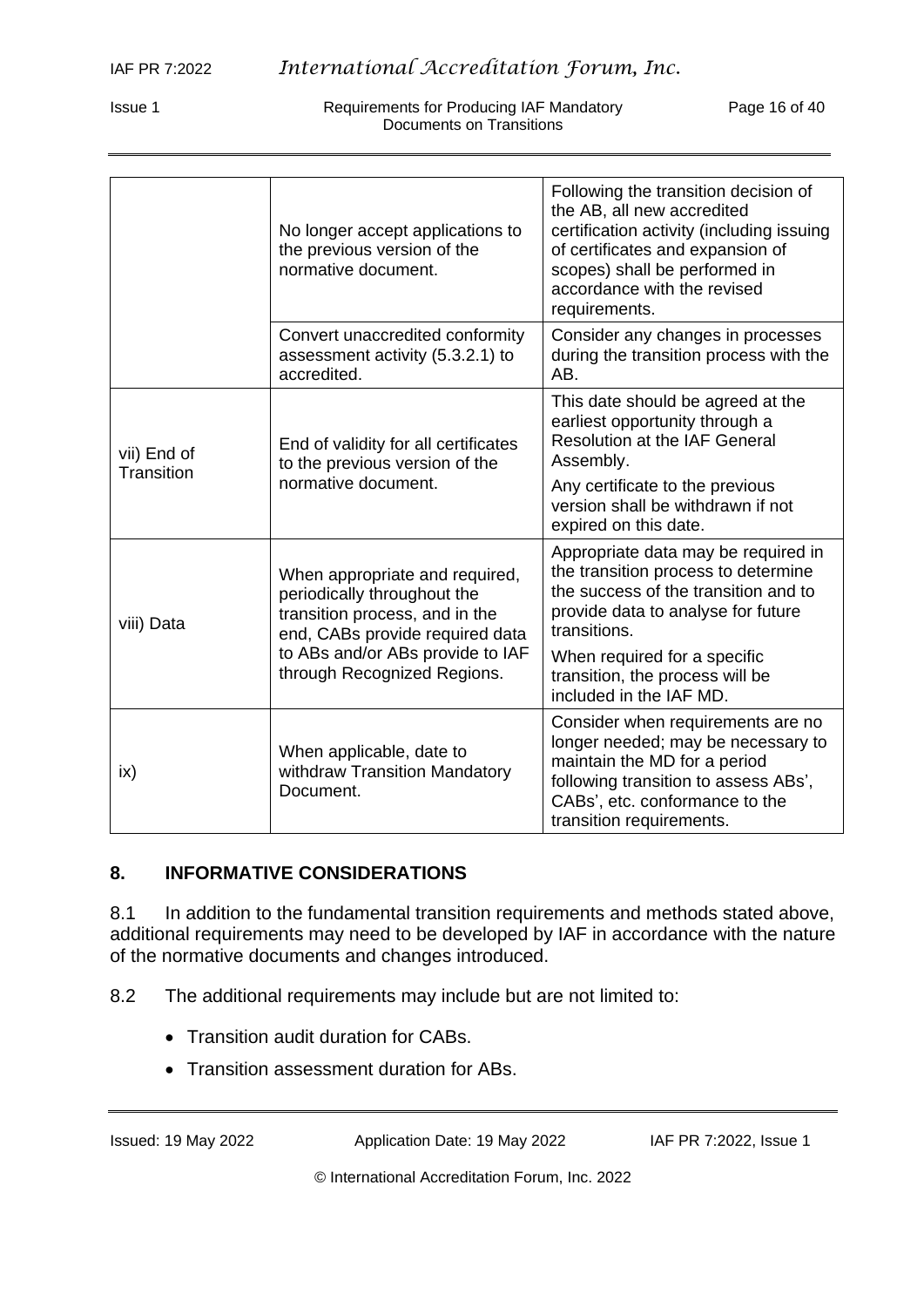- Requirements for revising expiration dates on certificates to coincide with the end of the transition.
- Adoption of the normative document by ABs.
- Necessity of revising current IAF documents.

## **9. VERIFICATION PROCESS**

9.1 Periodically, following revisions to a major normative document, IAF shall establish a TF to verify the process that was used following this document. The TF should consider if the process was effective and efficient for all affected entities and IAF should make improvements to either the procedure or annexes to address any opportunities that may come from the verification process, to be implemented for future transitions.

9.1.1 When possible, the TF to verify the process should be independent of the TF that created the specific transition process.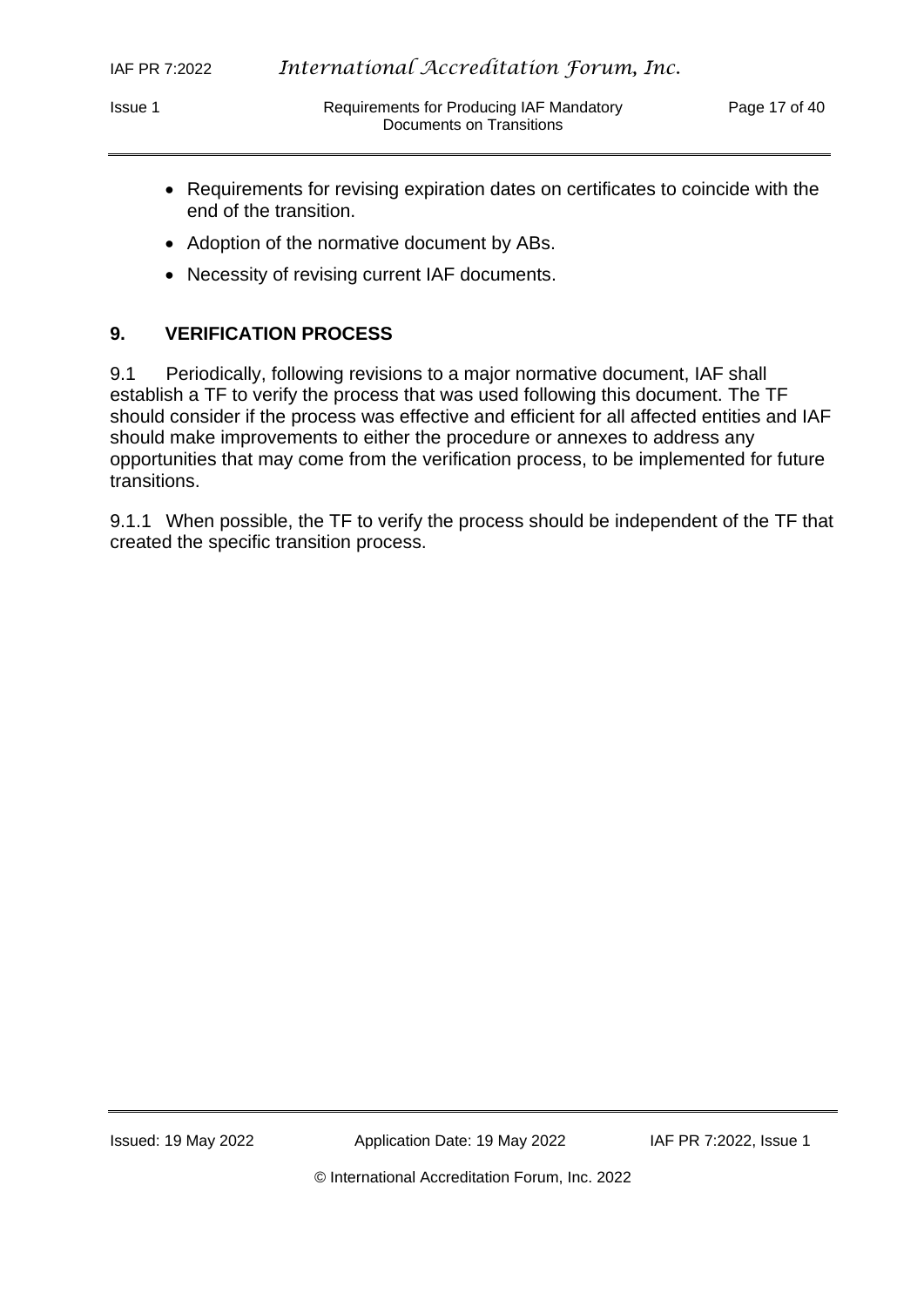



To be used by IAF when designing unique transition processes (per the template in Annex 3)

Issued: 19 May 2022 Application Date: 19 May 2022 IAF PR 7:2022, Issue 1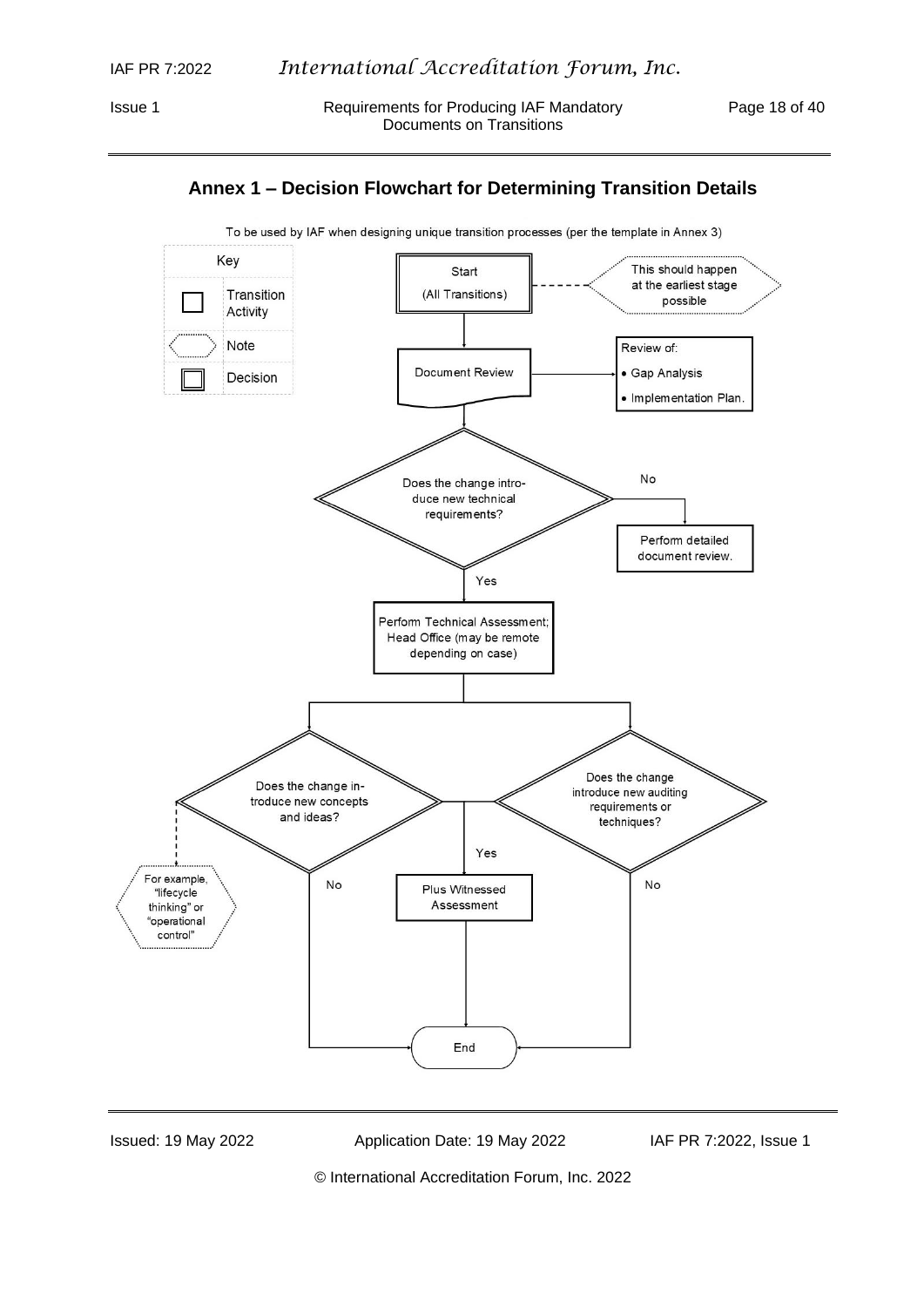Issue 1 **Requirements for Producing IAF Mandatory** Page 19 of 40 Documents on Transitions

## **Annex 2 – Methods to Consider When Determining Transition Details - Certification Normative Documents**

|                                              |                                                              |                                       |                                                                                                                                                                                             | <b>CERTIFICATION NORMATIVE DOCUMENTS</b>               |                                                             |                                                                                                                |                                                                                                                                     |
|----------------------------------------------|--------------------------------------------------------------|---------------------------------------|---------------------------------------------------------------------------------------------------------------------------------------------------------------------------------------------|--------------------------------------------------------|-------------------------------------------------------------|----------------------------------------------------------------------------------------------------------------|-------------------------------------------------------------------------------------------------------------------------------------|
| <b>Changes</b>                               | <b>Level of Change</b>                                       |                                       | <b>Actions by CAB</b>                                                                                                                                                                       | <b>Evidence Provided or</b><br><b>Available by CAB</b> |                                                             | <b>Assessment of CAB by AB</b><br>Method A - Doc Review<br>Method B - Office Assmt<br>Method C - Witness Assmt | <b>Evaluation of certified client by CAB</b>                                                                                        |
|                                              |                                                              | Impact Analysis                       | Identifying key changes and the need for<br>updating the CAB's system; including but not<br>limited to, contract, audit time, audit program,<br>personnel competence, decision making, etc. | Analysis                                               |                                                             |                                                                                                                |                                                                                                                                     |
|                                              |                                                              | Plan                                  | Including internal timeline for actions, audit<br>schedule, communication with clients, transition<br>with AB/s and clients                                                                 | Plan                                                   | Method A-<br>Documentation Review                           | Transition decision by AB                                                                                      |                                                                                                                                     |
|                                              | <b>Technical</b><br>Requirements (e.g.<br>new concept/ideas, | Communications                        | Including time line, impact, transition process,<br>expectations, certificate impact                                                                                                        | Records of<br>communication                            |                                                             | after Method A and<br>Method B and/or C prior<br>to certification to revised<br>standard.                      | Collect required information and<br>perform action (e.g. readiness timing,<br>commitment / declaration,<br>documentation, contract) |
|                                              | new auditing<br>requirements or                              | Competence of<br>resources            | Identify need, method, positions (e.g. auditor,<br>decision maker), facilities & equipment.                                                                                                 | Records of personnel                                   | Method A-<br>Documentation Review                           |                                                                                                                |                                                                                                                                     |
|                                              | techniques)                                                  | Revisions to<br>certification process | Application process, audit time, certification<br>decision, etc.                                                                                                                            | Documentation                                          | Method B and/or C -<br>evidence of                          |                                                                                                                |                                                                                                                                     |
|                                              |                                                              | Verification                          | Internal audit of transition process and revised<br>documentation                                                                                                                           | Internal Audit Report                                  | implementation                                              |                                                                                                                |                                                                                                                                     |
|                                              |                                                              | Transition of clients                 | ensure that after the transition deadline there<br>are no remaining accredited certificates on the<br>previous obsolete version                                                             | Client Records                                         |                                                             | Monitoring progress during normal subsequent<br>surveillance                                                   | Conduct transition audit and<br>complete decision prior to deadline.                                                                |
| Normative<br><b>Documents</b>                |                                                              | Impact Analysis                       | Identifying key changes and the need for<br>updating the CAB's system; including but not<br>limited to, contract, audit time, audit program,<br>personnel competence, decision making, etc. | Analysis                                               |                                                             |                                                                                                                |                                                                                                                                     |
| used for<br>Certification<br>(e.g. ISO 9001) |                                                              | Plan                                  | Including internal timeline for actions, audit<br>schedule, communication with clients, transition<br>with AB/s and clients                                                                 | Plan                                                   |                                                             | Transition decision by AB                                                                                      |                                                                                                                                     |
|                                              | General (non tech)<br>Requirements                           | Communications                        | Including time line, impact, transition process,<br>expectations, certificate impact                                                                                                        | Records of<br>communication                            | Method A-<br>Documentation Review                           | after Method A prior to<br>certification to revised<br>standard.                                               | Collect required information and<br>perform action (e.g. readiness timing,<br>commitment / declaration,<br>documentation, contract) |
|                                              |                                                              | Competence of<br>resources            | Identify need, method, positions (e.g. auditor,<br>decision maker), facilities & equipment.                                                                                                 | Records of personnel                                   |                                                             |                                                                                                                |                                                                                                                                     |
|                                              |                                                              | Revisions to<br>documentation         | May include, application process, audit time,<br>certification decision, etc.                                                                                                               | Documentation                                          |                                                             |                                                                                                                |                                                                                                                                     |
|                                              |                                                              | Verification                          | Internal audit of transition process and revised<br>documentation                                                                                                                           | Internal Audit Report                                  |                                                             |                                                                                                                |                                                                                                                                     |
|                                              |                                                              | Transition of clients                 | Transition of all certified clients prior to<br>transition deadline                                                                                                                         | Client Records                                         |                                                             | Monitoring progress during normal subsequent<br>surveillance                                                   | Conduct transition audit and<br>complete decision prior to deadline.                                                                |
|                                              |                                                              | Communications                        | Internally, including auditors and externally,<br>including customers.                                                                                                                      | Records of<br>communication                            |                                                             |                                                                                                                |                                                                                                                                     |
|                                              | Editorial (no change documentation<br>of requirements)       | Revisions to                          | Including addressing reference revisions and any<br>other revision that may be necessary.                                                                                                   | Documentation                                          | No prior assessment<br>required.<br>Review revisions during | Transition decision by AB<br>based on CAB<br>information that it has<br>mplemented the changes                 |                                                                                                                                     |
|                                              |                                                              | Transition of clients                 | Transition of all certified clients prior to<br>transition deadline, may only require normal<br>activity with client and may not require an audit.                                          | Client Records                                         | next assessment.                                            | prior to certification to<br>revised standard.                                                                 | Conduct (normal) activities to revised<br>standard and complete decision /<br>revise certificate prior to deadline.                 |

Issued: 19 May 2022 Application Date: 19 May 2022 IAF PR 7:2022, Issue 1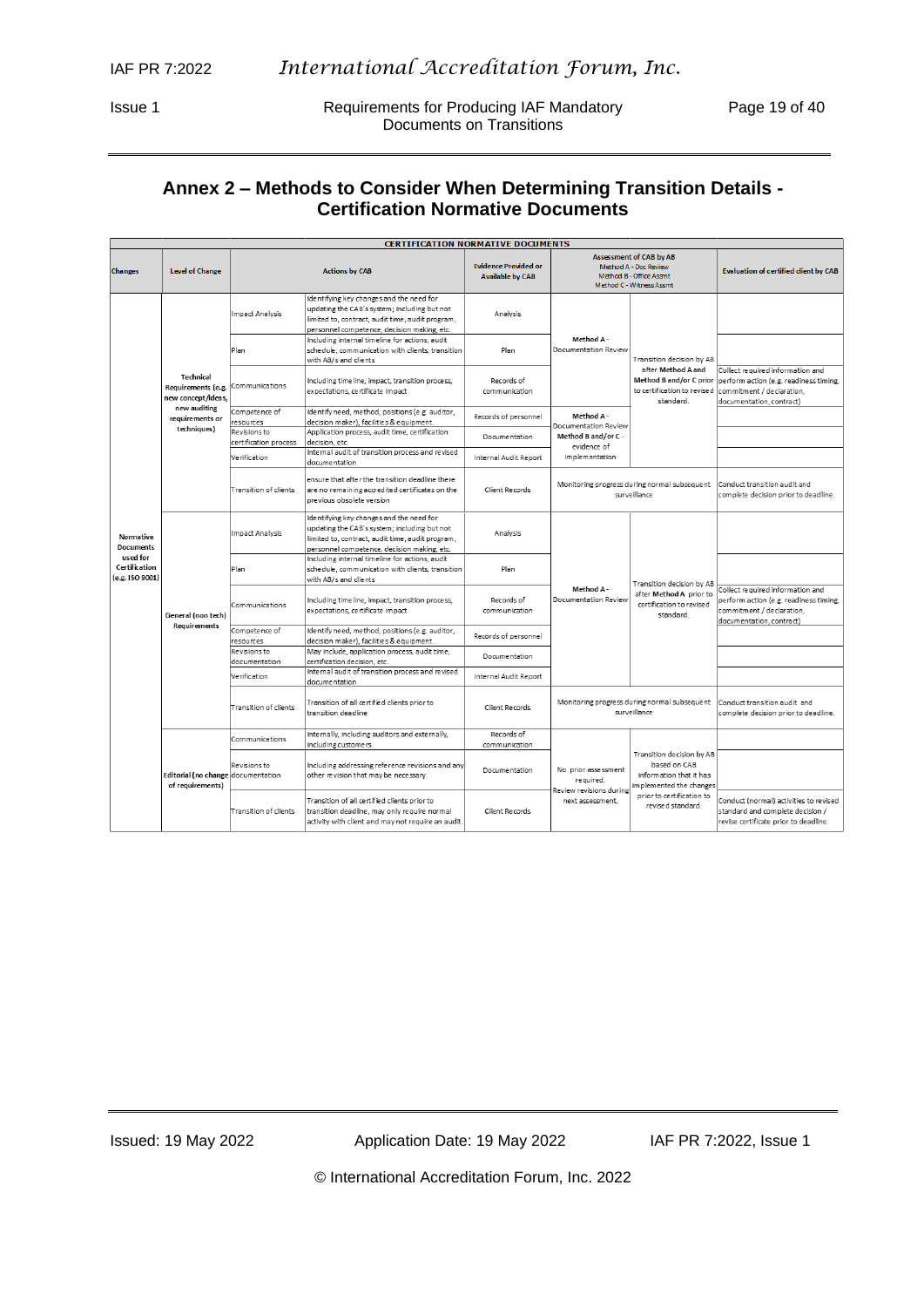Issue 1 **Requirements for Producing IAF Mandatory** Page 20 of 40 Documents on Transitions

## **Annex 2 Continued – Methods to Consider When Determining Transition Details - Accreditation Normative Documents**

|                                             |                                                                          | <b>ACCREDITATION NORMATIVE DOCUMENTS</b> |                                                                                                                                                                                             |                                                        |                                                                    |                                                                                                                                     |                                                                                                    |
|---------------------------------------------|--------------------------------------------------------------------------|------------------------------------------|---------------------------------------------------------------------------------------------------------------------------------------------------------------------------------------------|--------------------------------------------------------|--------------------------------------------------------------------|-------------------------------------------------------------------------------------------------------------------------------------|----------------------------------------------------------------------------------------------------|
| <b>Changes</b>                              | Level of Change                                                          |                                          | <b>Actions by CAB</b>                                                                                                                                                                       | <b>Evidence Provided or</b><br><b>Available by CAB</b> |                                                                    | <b>Assessment of CAB by AB</b><br>(Key per Annex ##: Method A - Doc Review;<br>Method B - Office Assmt: Method C - Witness Assmt    | <b>Action of CAB towards clients</b>                                                               |
|                                             |                                                                          | Impact Analysis                          | Identifying key changes and the need for<br>updating the CAB's system; including but not<br>limited to, contract, audit time, audit program,<br>personnel competence, decision making, etc. | Analysis                                               |                                                                    |                                                                                                                                     |                                                                                                    |
|                                             | Technical                                                                | Plan                                     | Including internal timeline for actions, audit<br>schedule, communications, transition with AB/s<br>and clients (if applicable).                                                            | Plan                                                   | Method A -<br>Documentation Review                                 | Transition decision by AB<br>after Method A and<br>Method B and/or C prior                                                          |                                                                                                    |
|                                             | Requirements (e.g.<br>competence of<br>resources.<br>evaluation process) | Communications                           | Including timeline, impact, transition process,<br>expectations, certificate impact                                                                                                         | Records of<br>communication                            |                                                                    | issue of revised<br>accreditation normative<br>document<br>Monitoring progress                                                      | Perform the identified actions in the<br>plan (e.g. contract change,<br>information)               |
|                                             |                                                                          | Competence of<br>resources               | Identify need, method, positions (e.g. auditor,<br>decision maker), facilities & equipment.                                                                                                 | Records of personnel                                   | Method A -<br>Documentation Review                                 | during normal<br>subsequent surveillance                                                                                            |                                                                                                    |
|                                             |                                                                          | Revisions to<br>certification process    | Application process, audit time, certification<br>decision.etc.                                                                                                                             | Documentation                                          | Method B and/or C -                                                |                                                                                                                                     |                                                                                                    |
|                                             |                                                                          | Verification                             | Internal audit of transition process and revised<br>documentation                                                                                                                           | Internal Audit Report                                  | evidence of<br>implementation                                      |                                                                                                                                     |                                                                                                    |
| Normative<br>Documents<br>used for          |                                                                          | Impact Analysis                          | Identifying key changes and the need for<br>updating the CAB's system; including but not<br>limited to, contract, audit time, audit program,<br>personnel competence, decision making, etc. | Analysis                                               |                                                                    |                                                                                                                                     |                                                                                                    |
| Accreditation<br>(e.g. ISO/IEC<br>$17021-1$ |                                                                          | Plan                                     | Including internal timeline for actions, audit<br>schedule, communications, transition with AB/s<br>and clients                                                                             | Plan                                                   |                                                                    | Transition decision by AB<br>after Method A prior<br>issue of revised                                                               |                                                                                                    |
|                                             | General (non tech)<br><b>Requirements</b>                                | Communications                           | Including timeline, impact, transition process,<br>expectations, certificate impact                                                                                                         | Records of<br>communication                            | Method A -<br>Documentation Review                                 | accreditation normative<br>document<br>Monitoring progress<br>during normal                                                         | Perform the identified actions in the<br>plan (e.g. contract change,<br>information documentation) |
|                                             |                                                                          | Competence of<br>resources               | Identify need, method, positions (e.g. auditor,<br>decision maker), facilities & equipment.                                                                                                 | Records of personnel                                   |                                                                    | subsequent surveillance                                                                                                             |                                                                                                    |
|                                             |                                                                          | Revisions to<br>documentation            | May include, application process, audit time,<br>certification decision, etc.                                                                                                               | Documentation                                          |                                                                    |                                                                                                                                     |                                                                                                    |
|                                             |                                                                          | Verification                             | Internal audit of transition process and revised<br>documentation                                                                                                                           | Internal Audit Report                                  |                                                                    |                                                                                                                                     |                                                                                                    |
|                                             |                                                                          | Communications                           | Internally, including auditors and externally,<br>including customers.                                                                                                                      | Records of<br>communication                            |                                                                    | Transition decision by AB                                                                                                           |                                                                                                    |
|                                             | <b>Editorial</b> (no change<br>of requirements)                          | Revisions to<br>documentation            | Including addressing reference revisions and any<br>other revision that may be necessary.                                                                                                   | Documentation                                          | No prior assessment<br>Review revisions during<br>next assessment. | based on CAB<br>information that it has<br>implemented the changes<br>prior issue of revised<br>accreditation normative<br>document |                                                                                                    |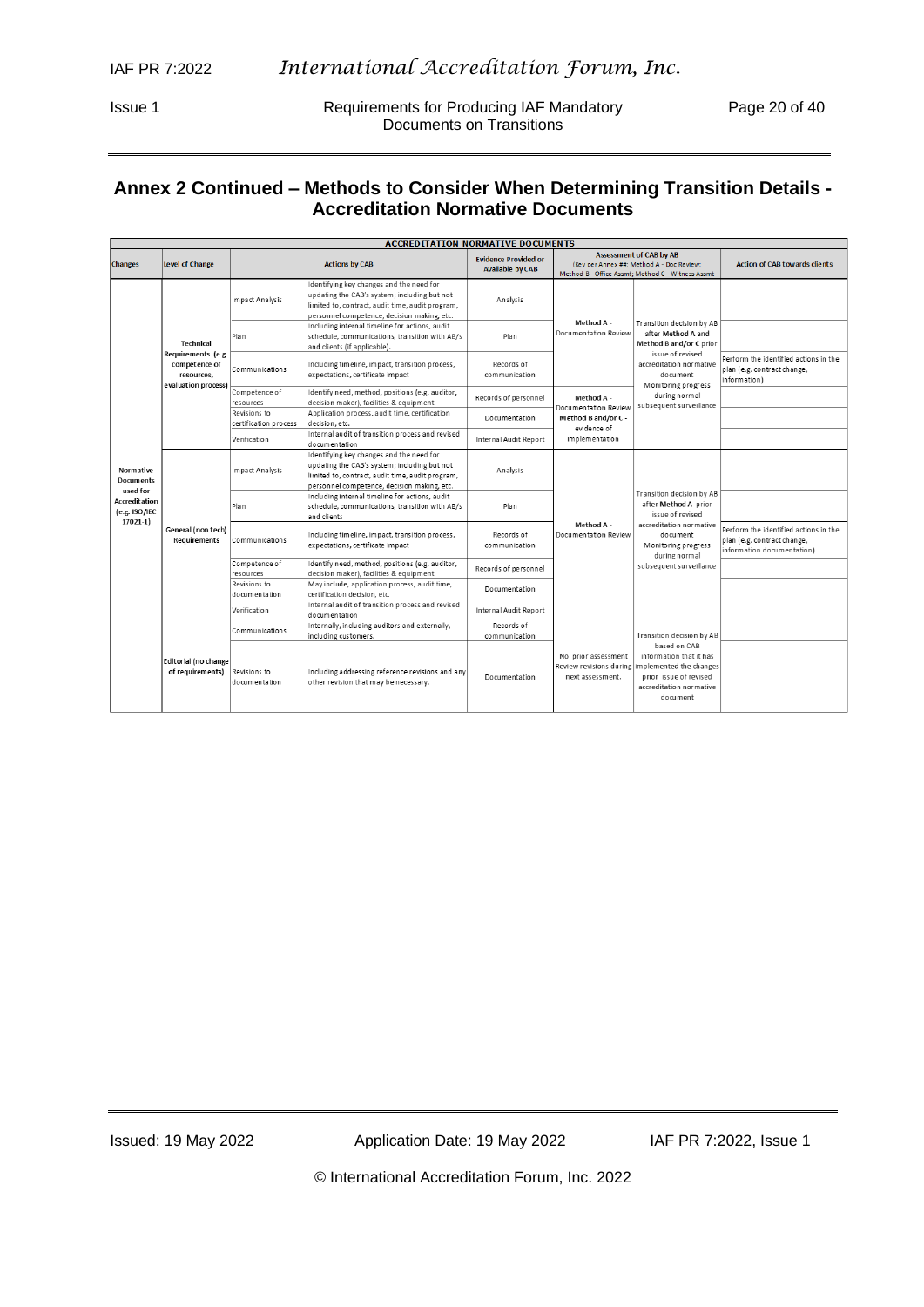Issue 1 **Inc. Accomments For Producing IAF Mandatory** Page 21 of 40 Documents on Transitions

**Annex 3 – Mandatory Document for Transition Template**

## **IAF Mandatory Document**

# **TRANSITION REQUIREMENTS FOR XXXX:XXXX**

**Issue 1**

# **(IAF MD XX:XXXX)**

Issued: 19 May 2022 Application Date: 19 May 2022 IAF PR 7:2022, Issue 1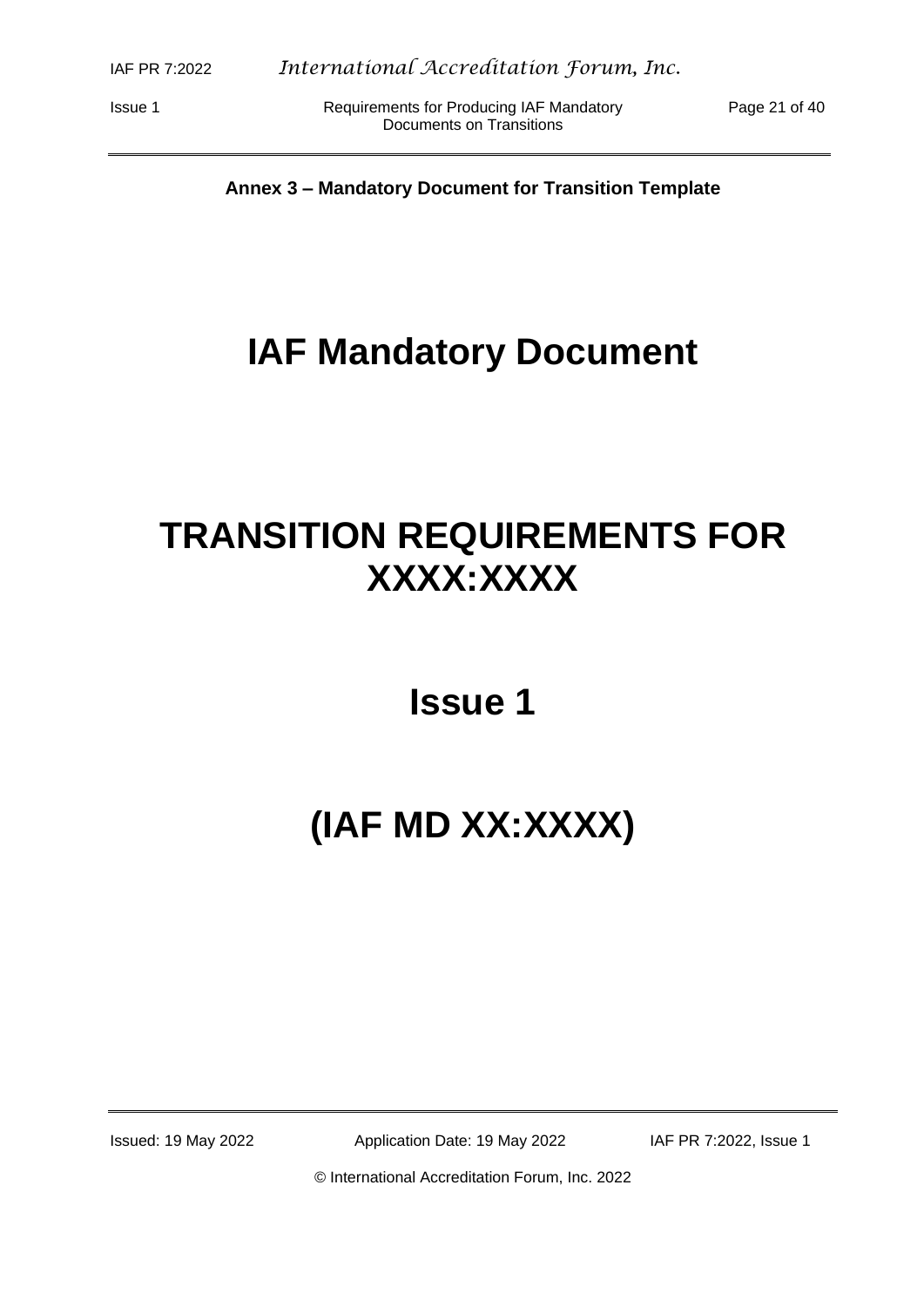The International Accreditation Forum, Inc. (IAF) facilitates trade and supports regulators by operating a worldwide mutual recognition arrangement among Accreditation Bodies (ABs) in order that the results issued by Conformity Assessment Bodies (CABs) accredited by IAF members are accepted globally.

Accreditation reduces risk for business and its customers by assuring that accredited Conformity Assessment Bodies (CABs) are competent to carry out the work they undertake within their scope of accreditation. Accreditation Bodies (ABs) that are members of IAF and the CABs they accredit are required to comply with appropriate international standards and the applicable IAF application documents for the consistent application of those standards.

ABs that are signatories to the IAF Multilateral Recognition Arrangement (MLA) are evaluated regularly by an appointed team of peers to provide confidence in the operation of their accreditation programs. The structure and scope of the IAF MLA is detailed in IAF PR 4 - Structure of IAF MLA and Endorsed Normative Documents.

The IAF MLA is structured in five levels: Level 1 specifies mandatory criteria that apply to all ABs, ISO/IEC 17011. The combination of a Level 2 activity(ies) and the corresponding Level 3 normative document(s) is called the main scope of the MLA, and the combination of Level 4 (if applicable) and Level 5 relevant normative documents is called a sub-scope of the MLA.

- The main scope of the MLA includes activities e.g. product certification and associated mandatory documents e.g. ISO/IEC 17065. The attestations made by CABs at the main scope level are considered to be equally reliable.
- The sub-scope of the MLA includes conformity assessment requirements e.g. ISO 9001 and scheme specific requirements, where applicable, e.g. ISO TS 22003. The attestations made by CABs at the sub scope level are considered to be equivalent.

The IAF MLA delivers the confidence needed for market acceptance of conformity assessment outcomes. An attestation issued, within the scope of the IAF MLA, by a body that is accredited by an IAF MLA signatory AB can be recognized worldwide, thereby facilitating international trade.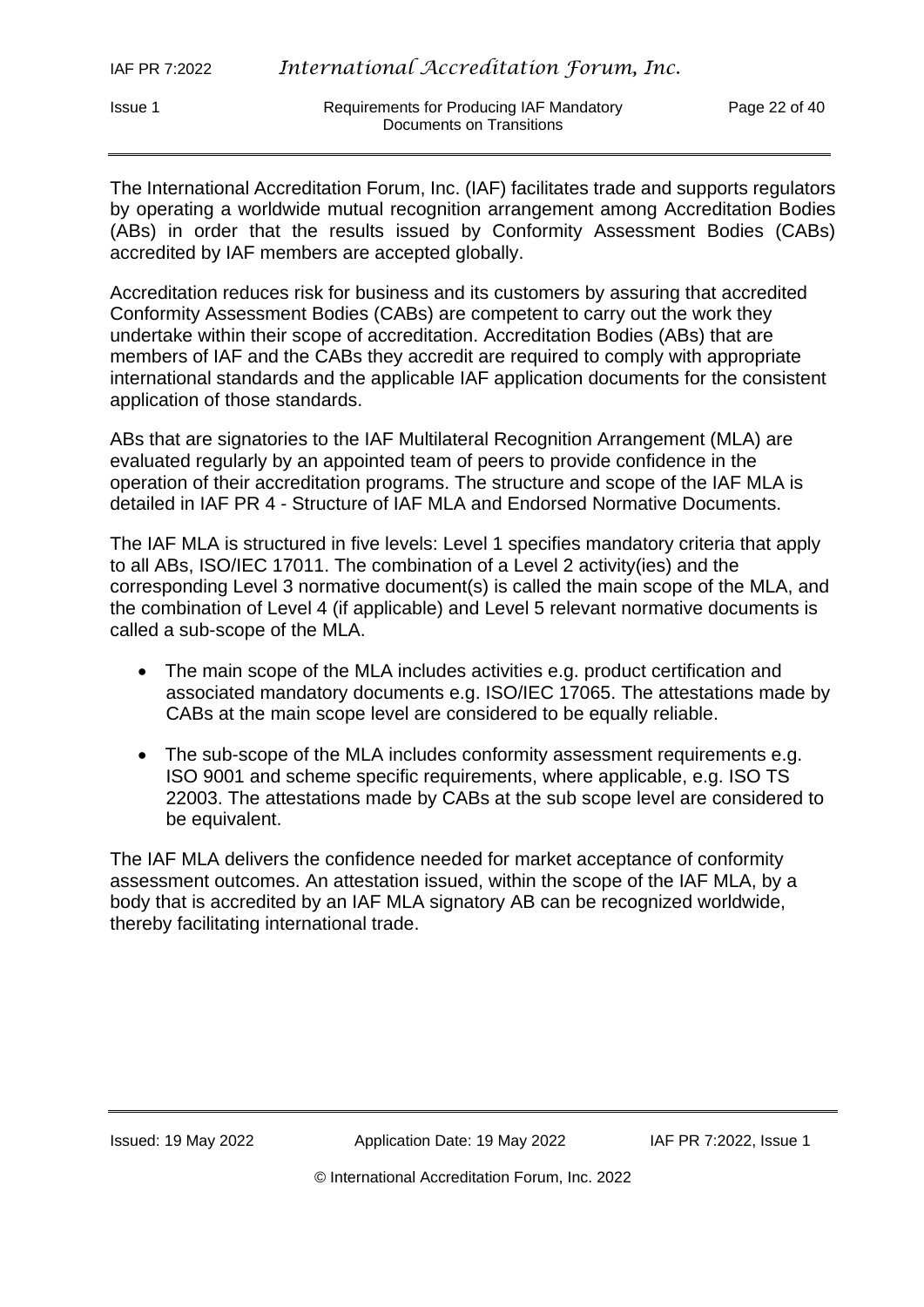Issue 1 Requirements for Producing IAF Mandatory Page 23 of 40 Documents on Transitions

#### [Table of Contents]

Issue No 1 Prepared by: IAF Technical Committee Approved by: IAF Members Date: XXXXXXXXX Issue Date: XXXXXXXXX Application Date: XXXXXXXXX Name for Enquiries: Elva Nilsen IAF Corporate Secretary Telephone: +1 613 454-8159 Email: [secretary@iaf.nu](mailto:secretary@iaf.nu)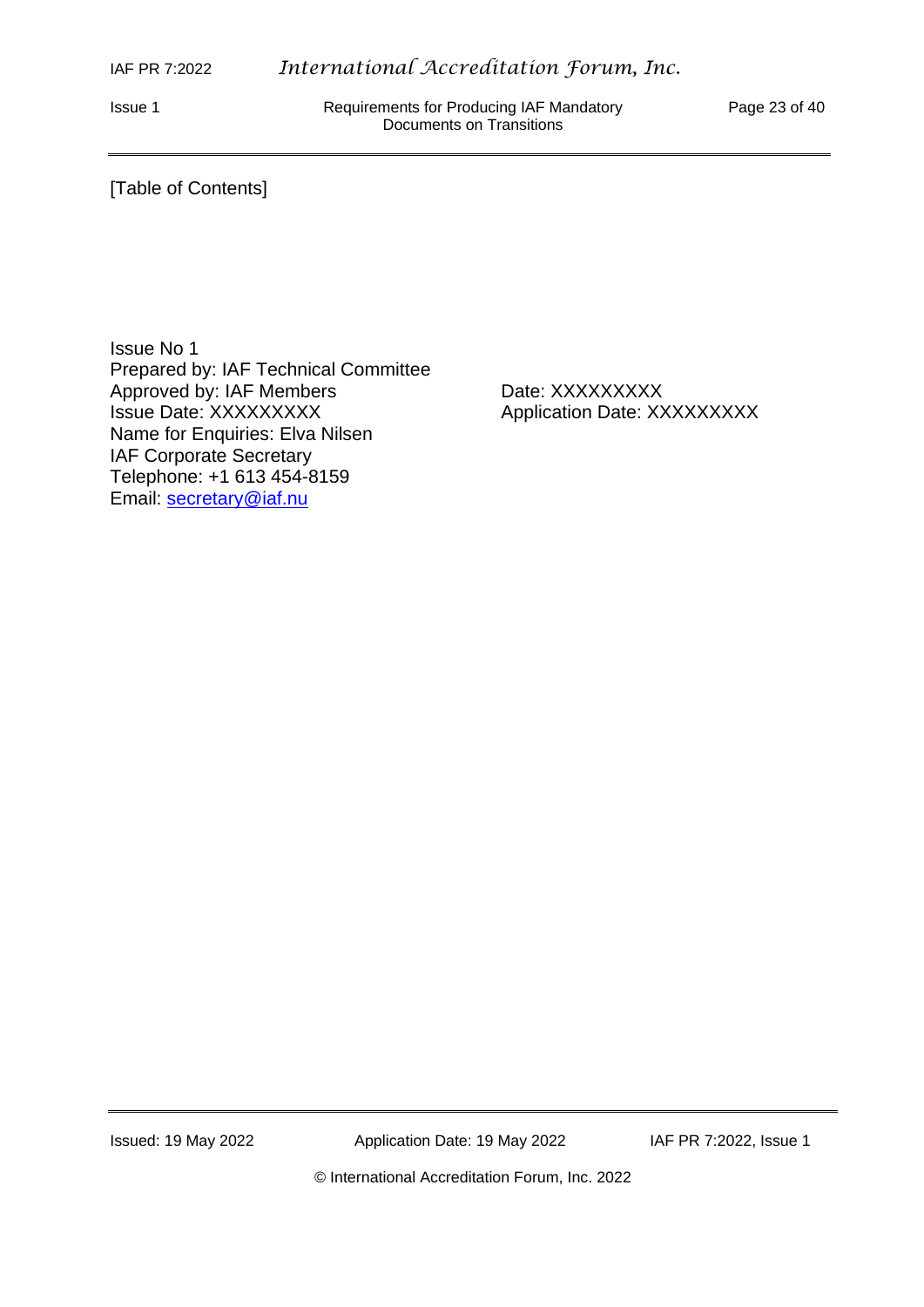Issue 1 Requirements for Producing IAF Mandatory Page 24 of 40 Documents on Transitions

#### **INTRODUCTION TO IAF MANDATORY DOCUMENTS**

The term "should" is used in this document to indicate recognised means of meeting the requirements of the standard. An Accreditation Body (AB) can meet these in an equivalent way. The term "shall" is used in this document to indicate those provisions which, reflecting the requirements of the relevant standard, are mandatory.

Issued: 19 May 2022 Application Date: 19 May 2022 IAF PR 7:2022, Issue 1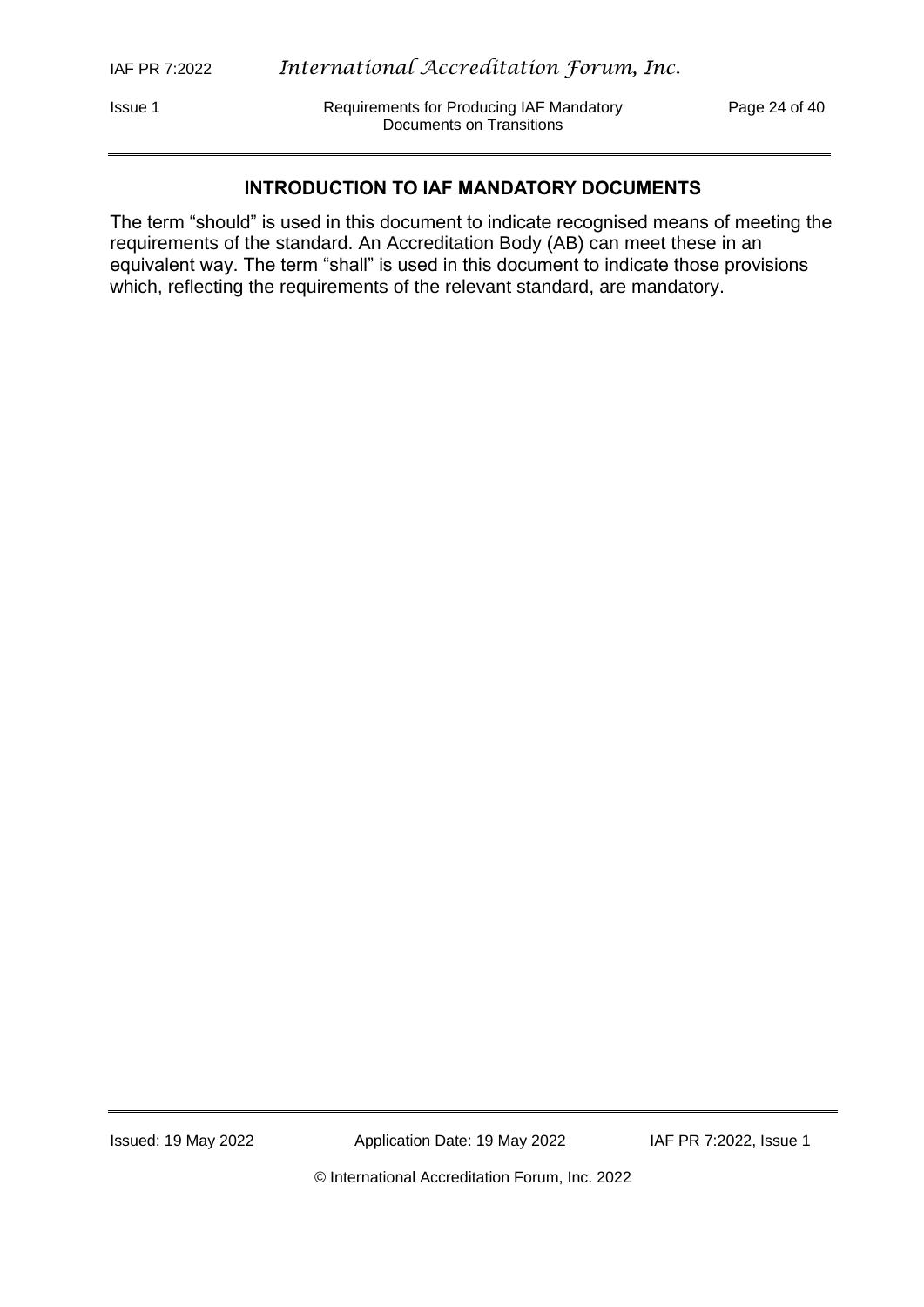Issue 1 **In Requirements for Producing IAF Mandatory** Page 25 of 40 Documents on Transitions

#### **1. INTRODUCTION**

All documents that provide information on transitions of normative documents will be mandatory documents to be followed by IAF MLA Accreditation Body (AB) signatories and accredited Conformity Assessment Bodies (CABs), with the scope as detailed in this document. This document is developed by an appointed task force of the IAF Technical Committee and in accordance with IAF PR 7 *Requirements for Producing IAF Mandatory Documents on Transitions*. The document is mandatory for all IAF MLA AB signatories and accredited CABs.

#### **2. TRANSITION REQUIREMENTS FOR:**

| <b>Normative Document:</b>      | XXXX: XXXX                                      |
|---------------------------------|-------------------------------------------------|
|                                 |                                                 |
| Replacing:                      | XXXX: XXXX                                      |
|                                 |                                                 |
| <b>Current Status (at time)</b> | TBD (e.g. Committee Draft / Draft International |
| of MD publication):             | Standard / Final Draft International Standard)  |
|                                 |                                                 |
| <b>Transition Period:</b>       | XX Years                                        |

#### **Summary of Key Changes**

#### **Key Timescale**

| <b>Activity</b>                                   | Due Date |
|---------------------------------------------------|----------|
| AB to be ready to assess by                       |          |
| Assessments by AB to the<br>new version only by   |          |
| AB transitions of CABs<br>completed               |          |
| CAB transitions of certified<br>clients completed |          |

Issued: 19 May 2022 Application Date: 19 May 2022 IAF PR 7:2022, Issue 1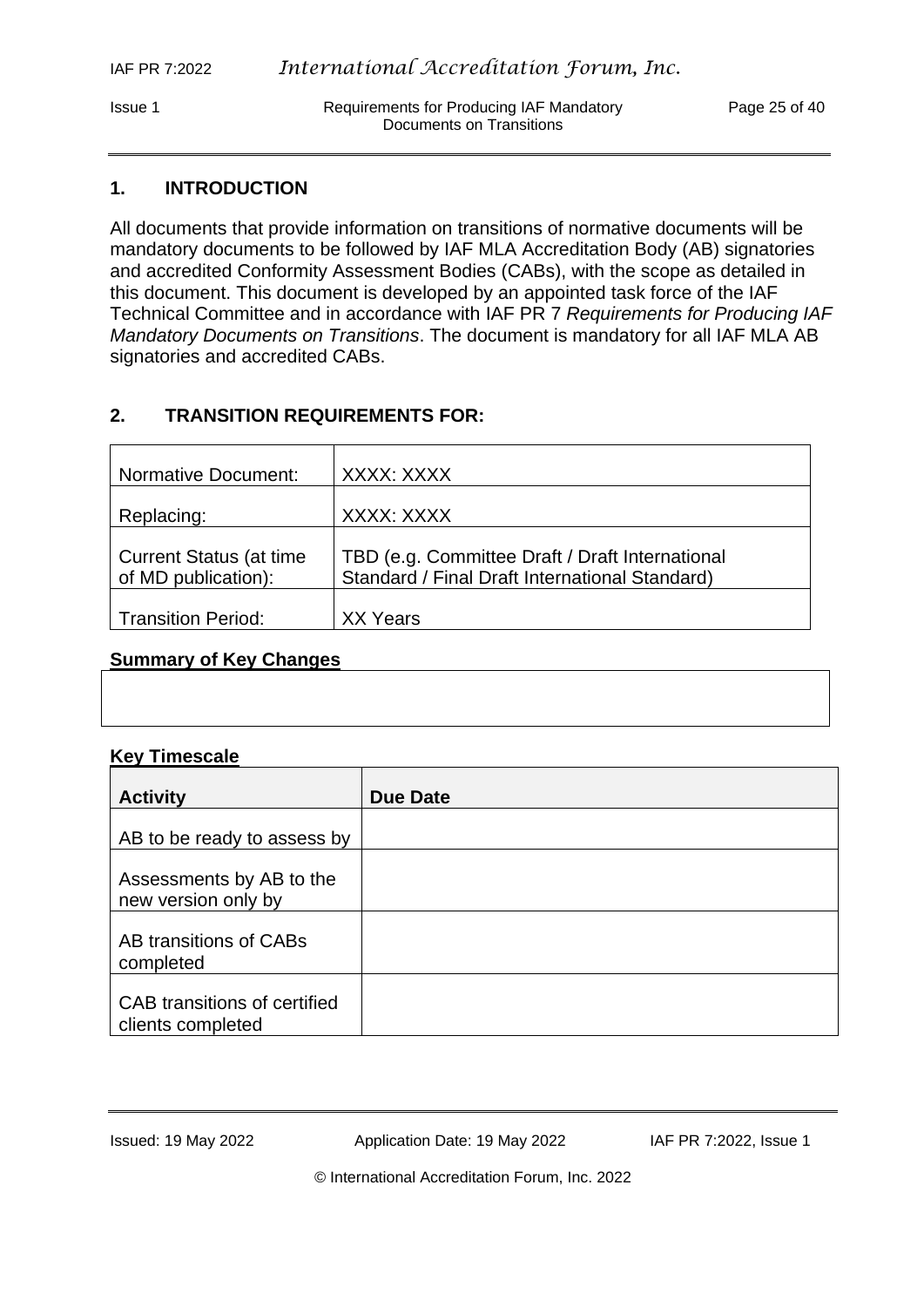Issue 1 **Interpret in the Requirements for Producing IAF Mandatory Page 26 of 40** Documents on Transitions

| Data required to be  |  |
|----------------------|--|
| submitted to IAF (if |  |
| considered relevant) |  |

## **Transition Process**

| <b>Specific AB Actions</b>                                          | Yes / No | <b>Notes</b>                                                                                                                 |
|---------------------------------------------------------------------|----------|------------------------------------------------------------------------------------------------------------------------------|
| <b>AB Actions</b>                                                   |          |                                                                                                                              |
| AB's Arrangements                                                   |          | Gap Analysis made by AB's,<br>communication, documentation,<br>requirements.                                                 |
| <b>CAB's Document Review</b>                                        |          | Review of Gap Analysis and Implementation<br>Plan                                                                            |
| <b>CAB's Technical</b><br><b>Document Review</b>                    |          | Review of implementation evidence.<br>May be one document review, including gap<br>analysis and implementation plan (above). |
| <b>CAB's Head Office</b><br>Assessment (onsite or by<br>use of ICT) |          |                                                                                                                              |
| <b>CAB's Witnessed</b><br>Assessment(s)                             |          |                                                                                                                              |
| <b>AB Transition Decision</b>                                       |          |                                                                                                                              |
| <b>Others</b>                                                       |          |                                                                                                                              |
| Is extra time likely to be<br>needed for the transition?            |          |                                                                                                                              |

| <b>Specific CAB Actions (where applicable)</b> |  |  |  |
|------------------------------------------------|--|--|--|
|                                                |  |  |  |
|                                                |  |  |  |

Issued: 19 May 2022 Application Date: 19 May 2022 IAF PR 7:2022, Issue 1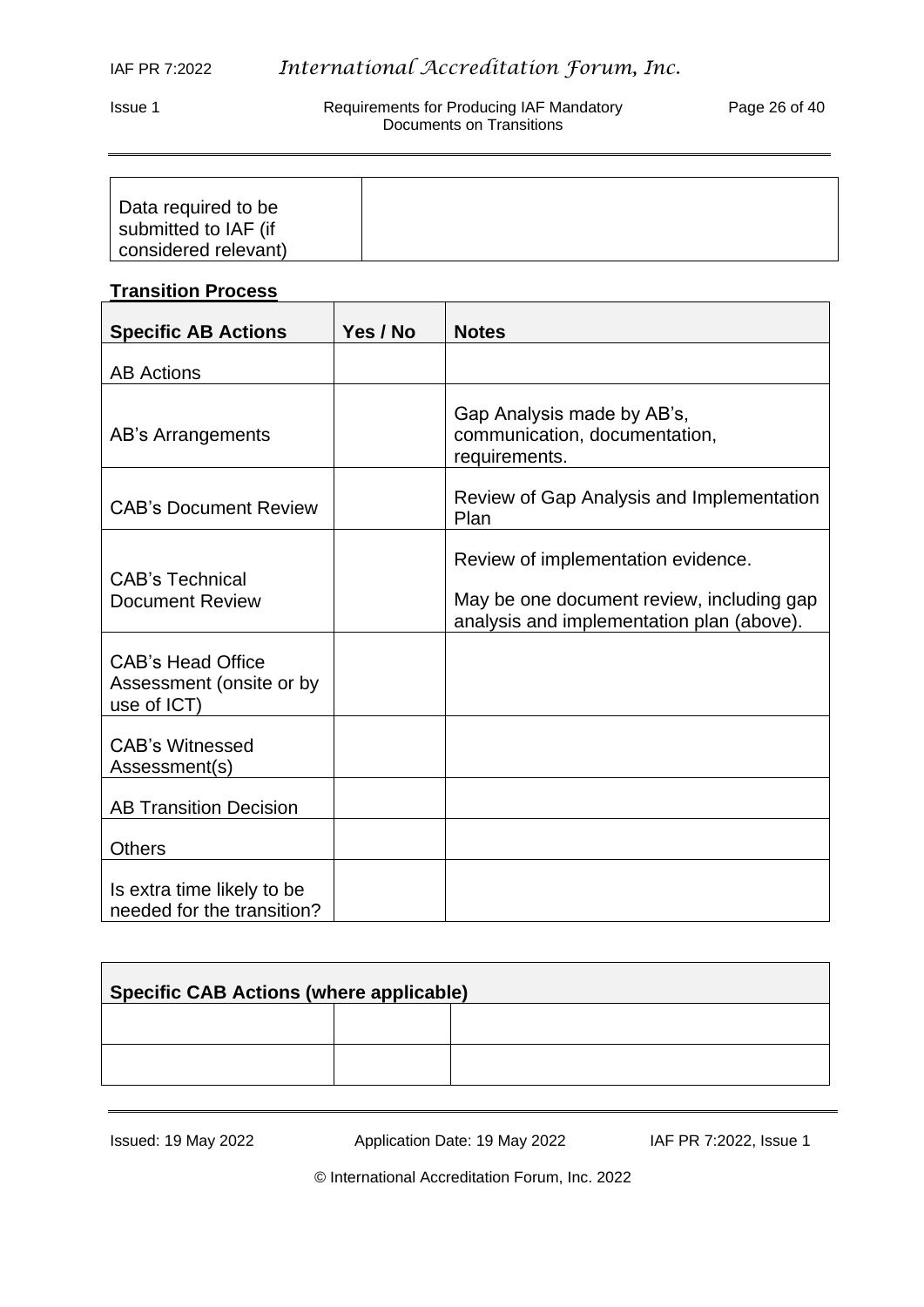Issue 1 Requirements for Producing IAF Mandatory Page 27 of 40 Documents on Transitions

#### **Other**

End of Transition Requirements for XXXX:XXXX.

#### **Further Information:**

For further information on this document or other IAF documents, contact any member of IAF or the IAF Secretariat.

For contact details of members of IAF see the IAF website: http://www.iaf.nu.

#### **Secretariat:**

Elva Nilsen IAF Corporate Secretary Telephone + 1 (613) 454-8159 Email: secretary@iaf.nu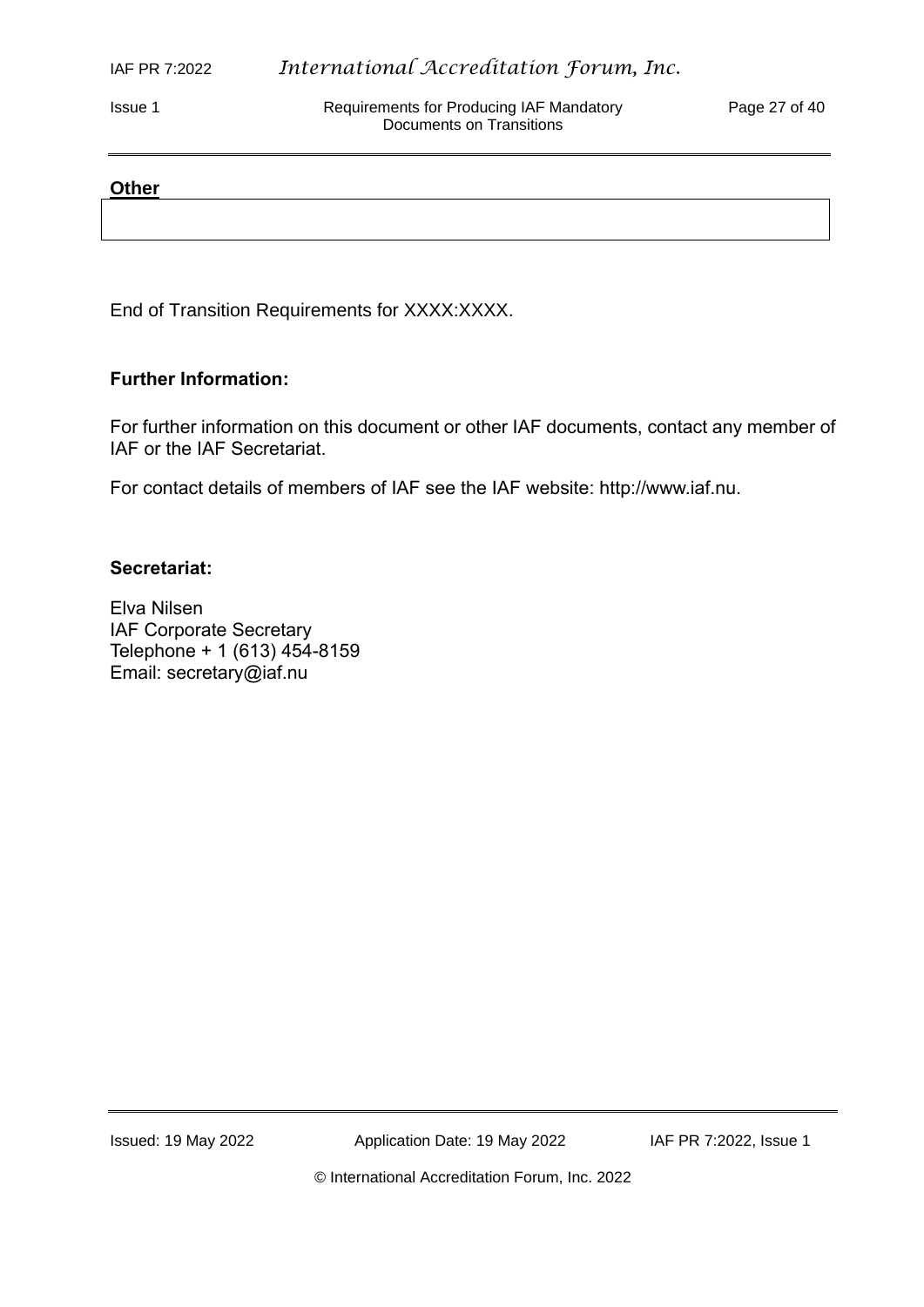Issue 1 **Inc. Accommon Requirements for Producing IAF Mandatory** Page 28 of 40 Documents on Transitions

#### **Annex 4 – Transition Requirements for XXXX:XXXX**

**(***To be used in absence of a customized transition process, Annex 3)*

## **IAF Mandatory Document**

# **TRANSITION REQUIREMENTS FOR XXXX:XXXX**

**Issue 1**

# **(IAF MD XX:XXXX)**

Issued: 19 May 2022 Application Date: 19 May 2022 IAF PR 7:2022, Issue 1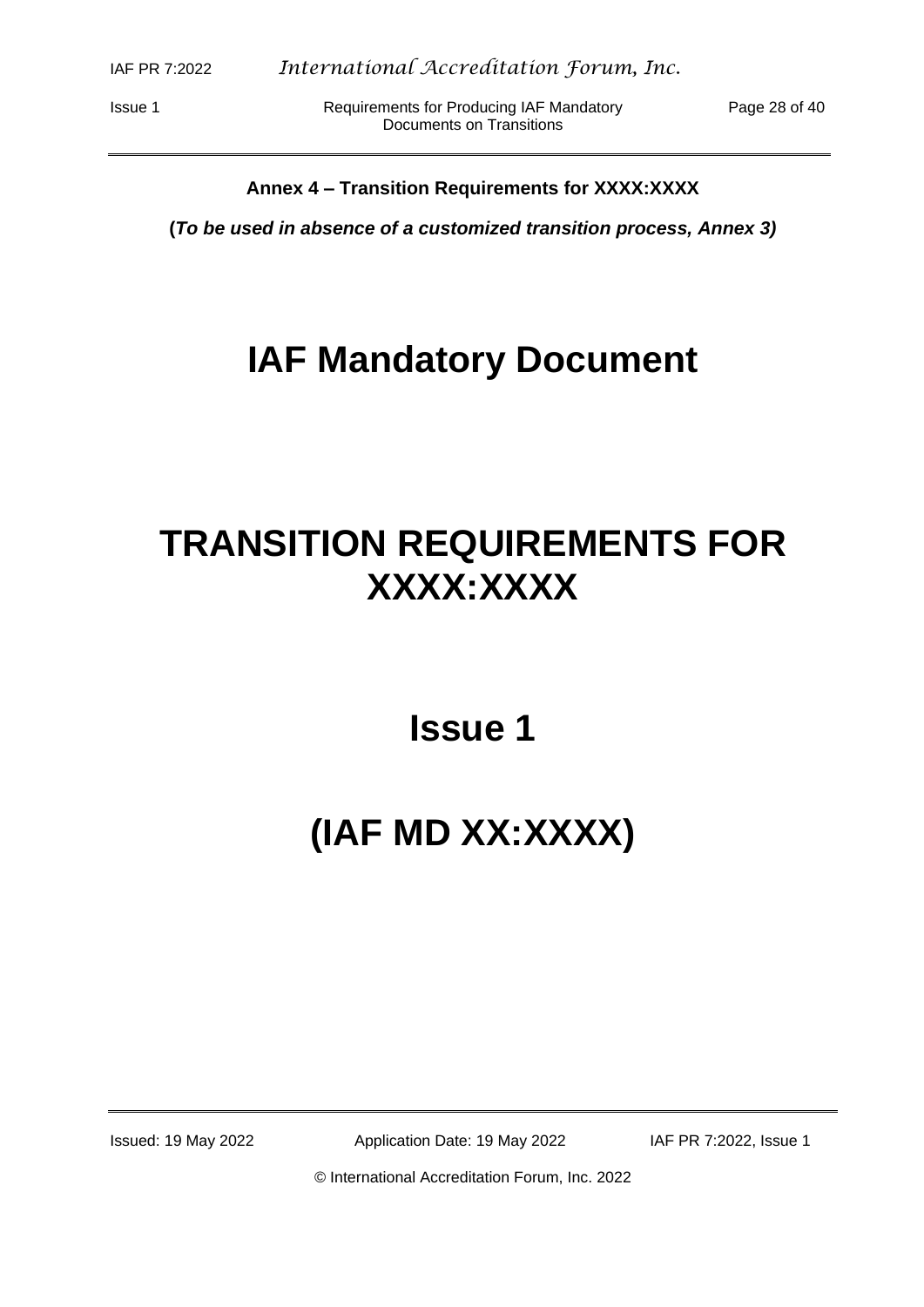Issue 1 Requirements for Producing IAF Mandatory Page 29 of 40 Documents on Transitions

The International Accreditation Forum, Inc. (IAF) facilitates trade and supports regulators by operating a worldwide mutual recognition arrangement among Accreditation Bodies (ABs) in order that the results issued by Conformity Assessment Bodies (CABs) accredited by IAF members are accepted globally.

Accreditation reduces risk for business and its customers by assuring that accredited Conformity Assessment Bodies (CABs) are competent to carry out the work they undertake within their scope of accreditation. Accreditation Bodies (ABs) that are members of IAF and the CABs they accredit are required to comply with appropriate international standards and the applicable IAF application documents for the consistent application of those standards.

ABs that are signatories to the IAF Multilateral Recognition Arrangement (MLA) are evaluated regularly by an appointed team of peers to provide confidence in the operation of their accreditation programs. The structure and scope of the IAF MLA is detailed in IAF PR 4 - Structure of IAF MLA and Endorsed Normative Documents.

The IAF MLA is structured in five levels: Level 1 specifies mandatory criteria that apply to all ABs, ISO/IEC 17011. The combination of a Level 2 activity(ies) and the corresponding Level 3 normative document(s) is called the main scope of the MLA, and the combination of Level 4 (if applicable) and Level 5 relevant normative documents is called a sub-scope of the MLA.

- The main scope of the MLA includes activities e.g. product certification and associated mandatory documents e.g. ISO/IEC 17065. The attestations made by CABs at the main scope level are considered to be equally reliable.
- The sub-scope of the MLA includes conformity assessment requirements e.g. ISO 9001 and scheme specific requirements, where applicable, e.g. ISO TS 22003. The attestations made by CABs at the sub scope level are considered to be equivalent.

The IAF MLA delivers the confidence needed for market acceptance of conformity assessment outcomes. An attestation issued, within the scope of the IAF MLA, by a body that is accredited by an IAF MLA signatory AB can be recognized worldwide, thereby facilitating international trade.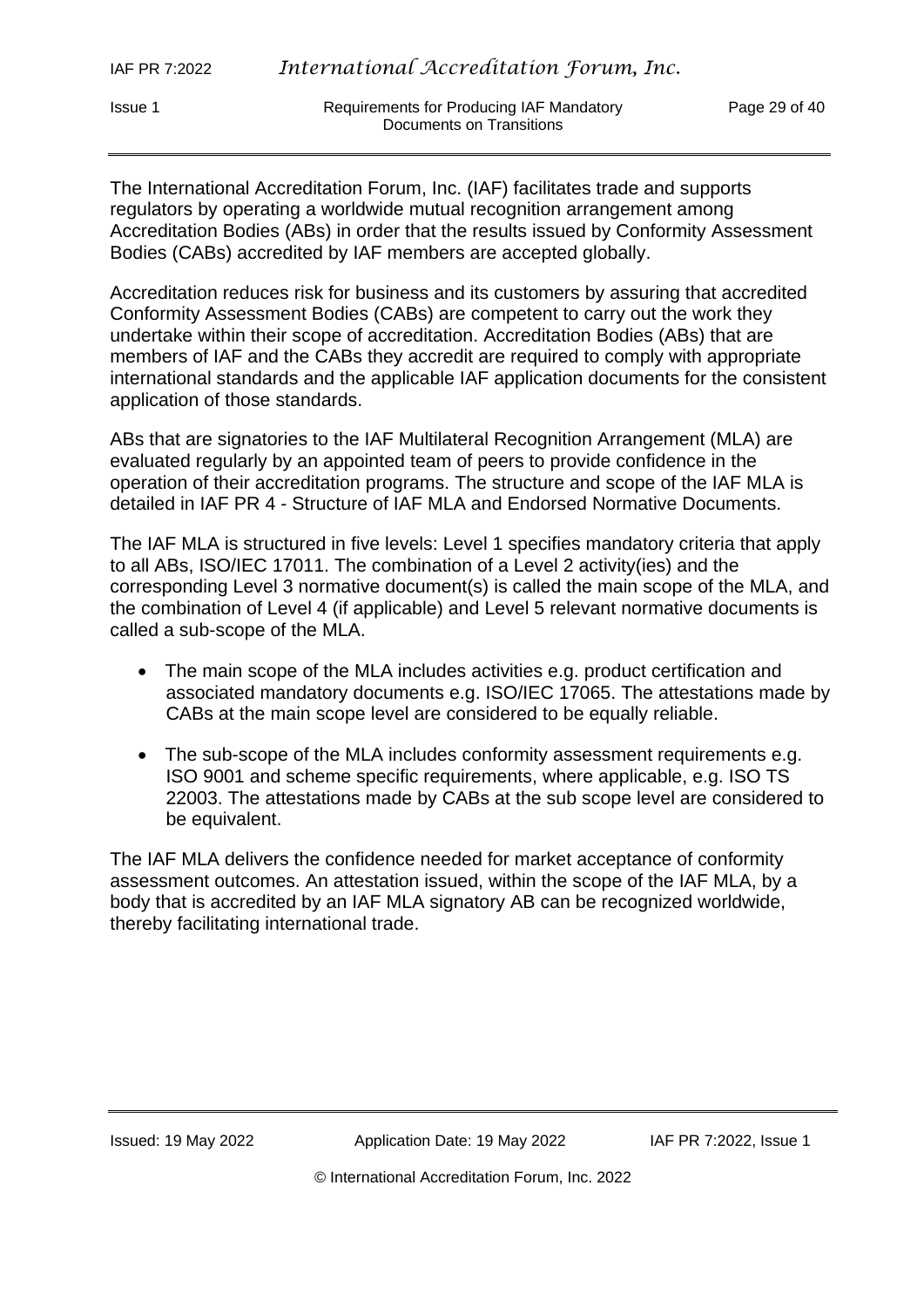Issue 1 **Requirements for Producing IAF Mandatory** Page 30 of 40 Documents on Transitions

#### [Table of Contents]

Issue No 1 Prepared by: IAF Technical Committee Approved by: IAF Members Date: XXXXXXXXX Issue Date: XXXXXXXXX Application Date: XXXXXXXXX Name for Enquiries: Elva Nilsen IAF Corporate Secretary Telephone: +1 613 454-8159 Email: [secretary@iaf.nu](mailto:secretary@iaf.nu)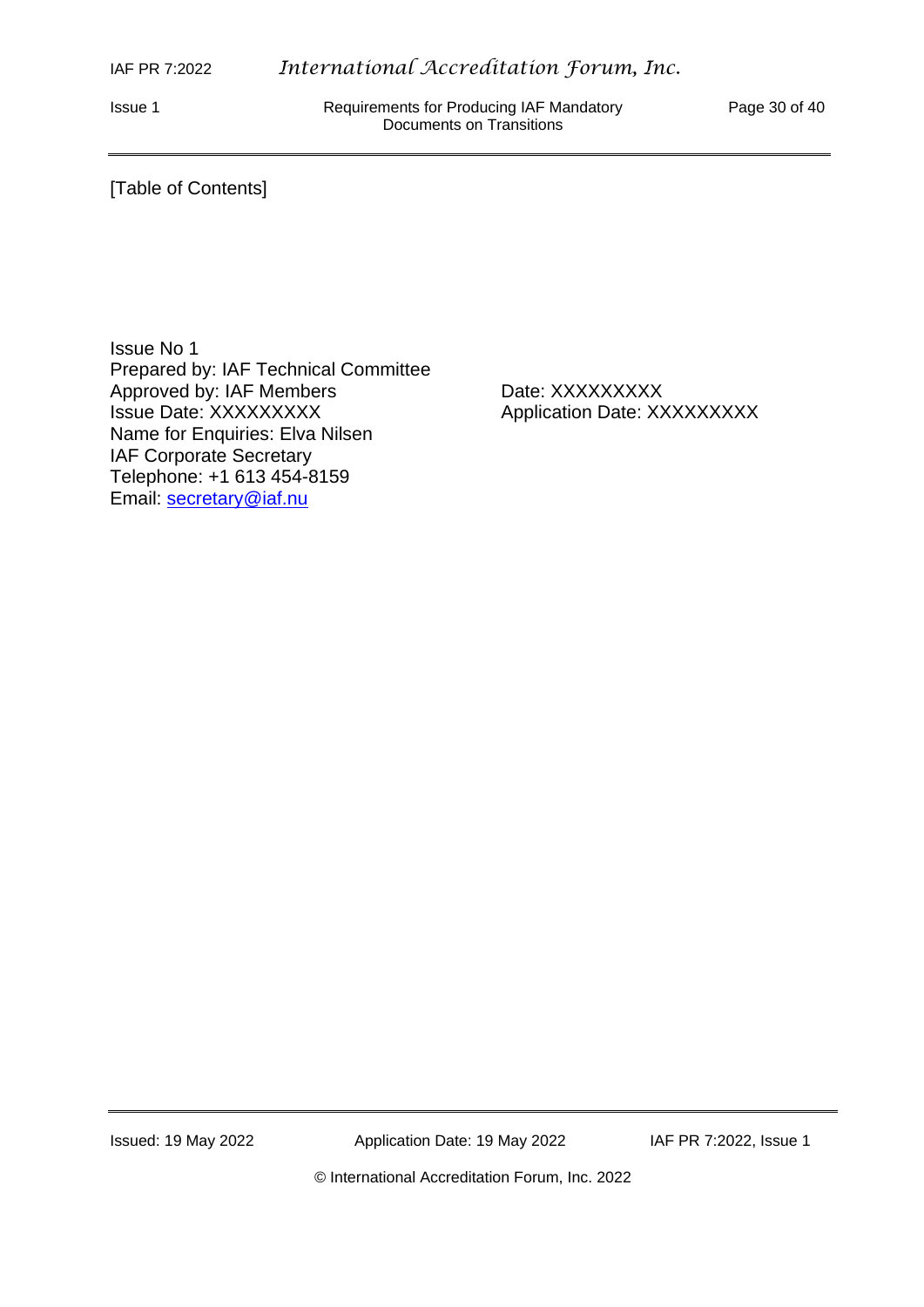Issue 1 Requirements for Producing IAF Mandatory Page 31 of 40 Documents on Transitions

#### **INTRODUCTION TO IAF MANDATORY DOCUMENTS**

The term "should" is used in this document to indicate recognised means of meeting the requirements of the standard. An Accreditation Body (AB) can meet these in an equivalent way. The term "shall" is used in this document to indicate those provisions which, reflecting the requirements of the relevant standard, are mandatory.

Issued: 19 May 2022 Application Date: 19 May 2022 IAF PR 7:2022, Issue 1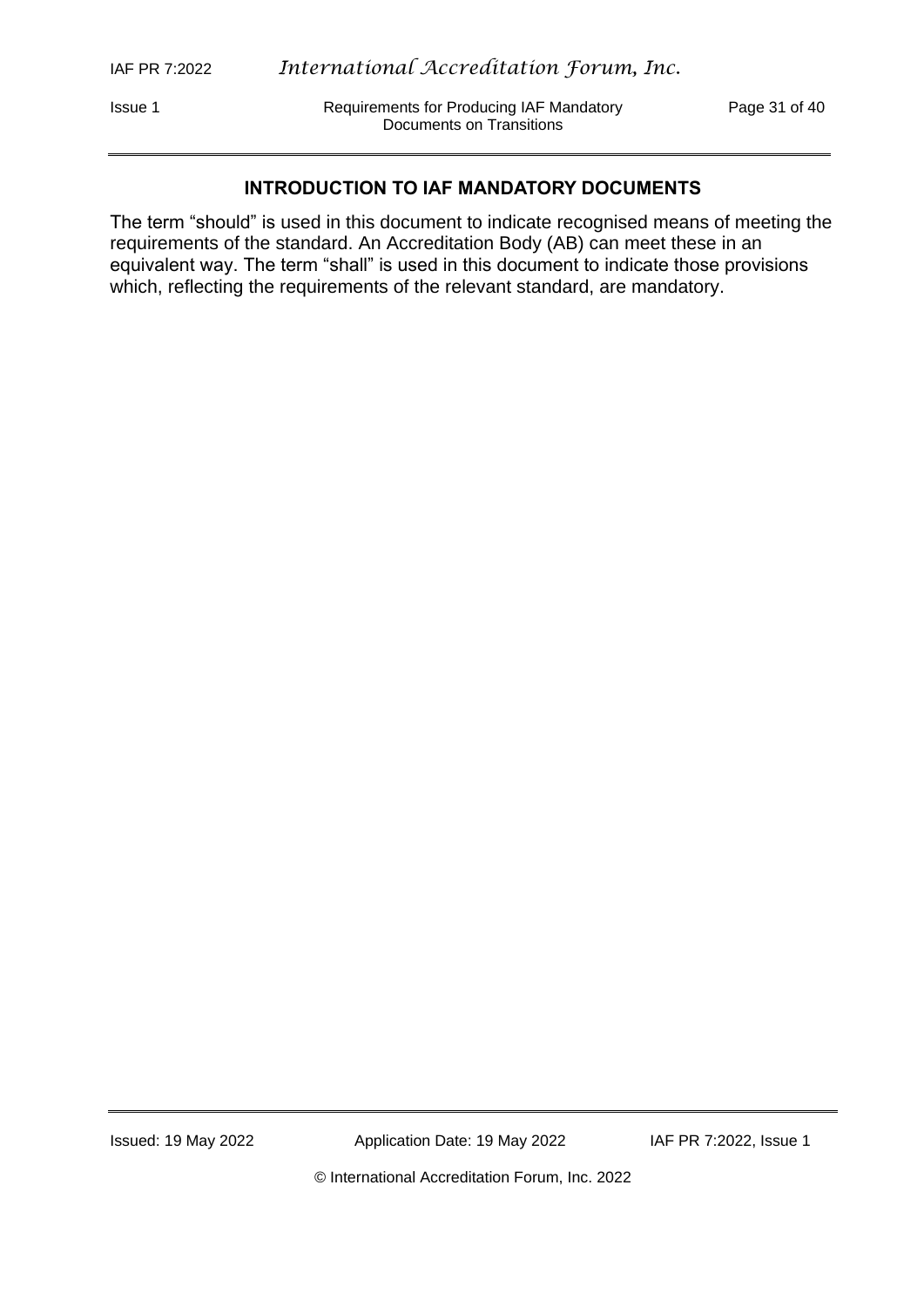*Guidance for use of this MD, italics to be removed when MD is published for a specific transition.*

#### *Requirements applicable to the transition to a new normative document, if no transition requirements have been published by IAF within one month of the publication of a new normative document.*

*This annex is written as a process to be used by IAF MLA AB signatories with the objective to be consistent between ABs and CABs, for transition of a specific normative document (document).*

*If not otherwise defined in requirements (issued for example by standardization bodies, scheme owners, IAF), the transition/transfer period to a revised normative document is two years.* 

*This annex comes into force:*

- *1. If the IAF Technical Committee does not consider there is a need to form a task force to design the transition process for a specific normative document in revision; or*
- *2. Where a task force has been formed, but for other reasons IAF is not able to publish a Mandatory Document for transition within one month from when a new normative document is published (safeguard clause); or*
- 3. *When no other transition requirements have been published (e.g. by scheme owners) within one month from when a new normative document is published.*

## **1. ACCREDITATION BODY RESPONSIBILITY**

All responsibilities as outlined in the IAF Procedure for transition are applicable.

#### **2. CONFORMITY ASSESSMENT BODY RESPONSIBILITY**

All responsibilities as outlined in the IAF Procedure for transition are applicable.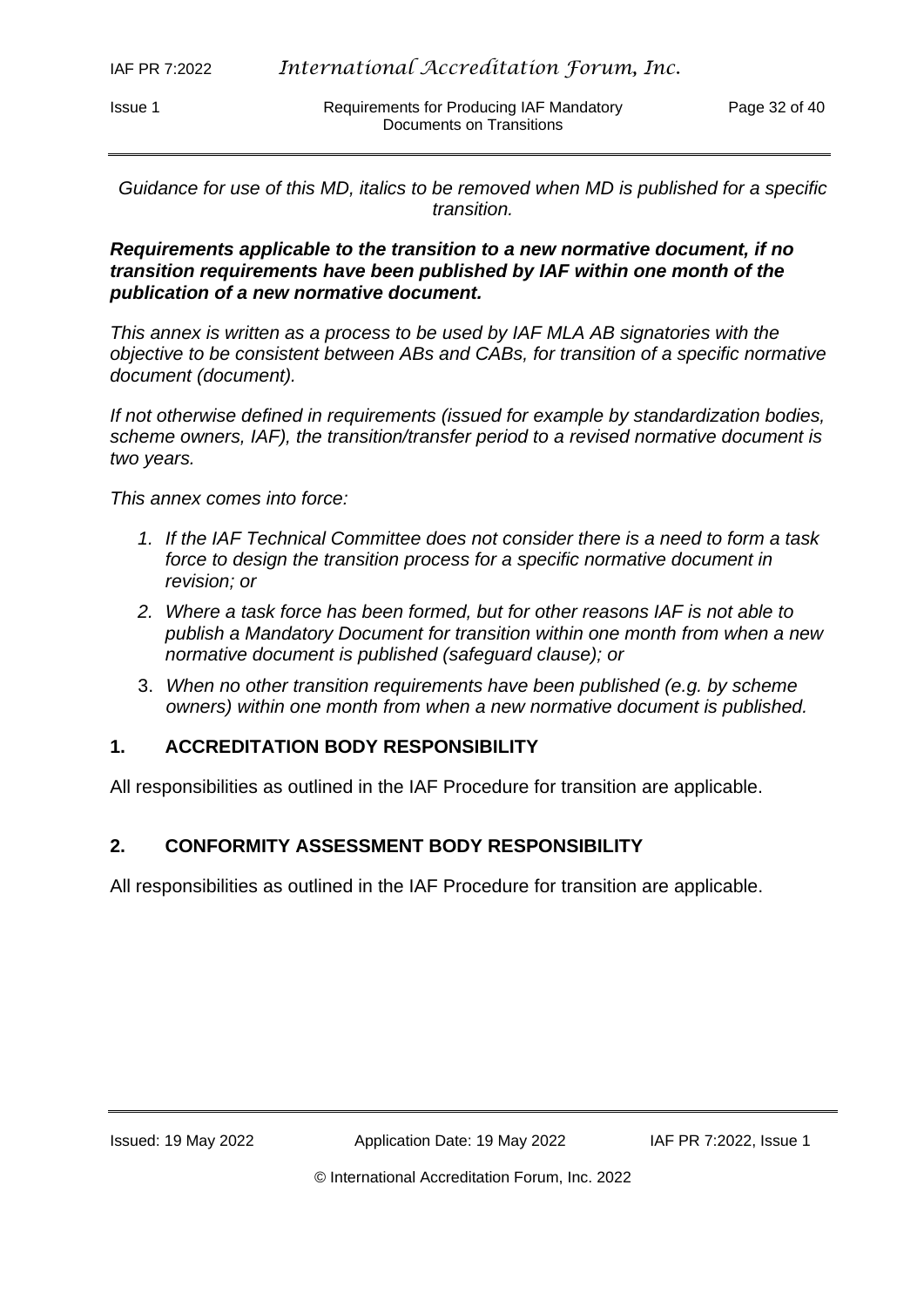Issue 1 **Requirements for Producing IAF Mandatory** Page 33 of 40 Documents on Transitions

## **3. TRANSITION PROCESS TIMESCALE TO BE COMPLETED TAKING INTO ACCOUNT THE FOLLOWING:**

| <b>Activity</b>                                                     | Due date from publication date of<br>document*                                                                                                                                  |
|---------------------------------------------------------------------|---------------------------------------------------------------------------------------------------------------------------------------------------------------------------------|
| i) Overall transition period                                        | If not otherwise defined in requirements<br>(issued for example by standardization<br>bodies, scheme owners, IAF), the transition<br>period to the revised document is 2 years. |
| ii) AB to be ready to assess by                                     | Three months from publication date of<br>document*                                                                                                                              |
| iii) CAB to submit the completed attached<br>declaration to AB/s by | Six months from publication date of<br>document*                                                                                                                                |
| iv) ABs transitions of CABs completed                               | Nine months from publication date of<br>document*                                                                                                                               |
| v) Periodic assessments and audits to the<br>revised version (only) | One year from publication date of<br>document                                                                                                                                   |
| vi) CAB transitions of certified clients<br>completed               | Two years from publication date of<br>document                                                                                                                                  |
| vii) Data required by ABs to be submitted<br>to IAF                 | Upon request                                                                                                                                                                    |

\*the publication date is the date the document used for accredited certification is published by ISO

## **4. TRANSITION PROCESS ACTIONS TO BE COMPLETED:**

|               | <b>Normative Document used for</b><br>Certification (e.g. ISO 9001)                                                    | <b>Normative Document used</b><br>for Accreditation (e.g.<br><b>ISO/IEC 17021)</b> |
|---------------|------------------------------------------------------------------------------------------------------------------------|------------------------------------------------------------------------------------|
| i) AB Actions | a) It is the AB's responsibility to demonstrate it has an adequate<br>process and competence for the revised document. |                                                                                    |

Issued: 19 May 2022 Application Date: 19 May 2022 IAF PR 7:2022, Issue 1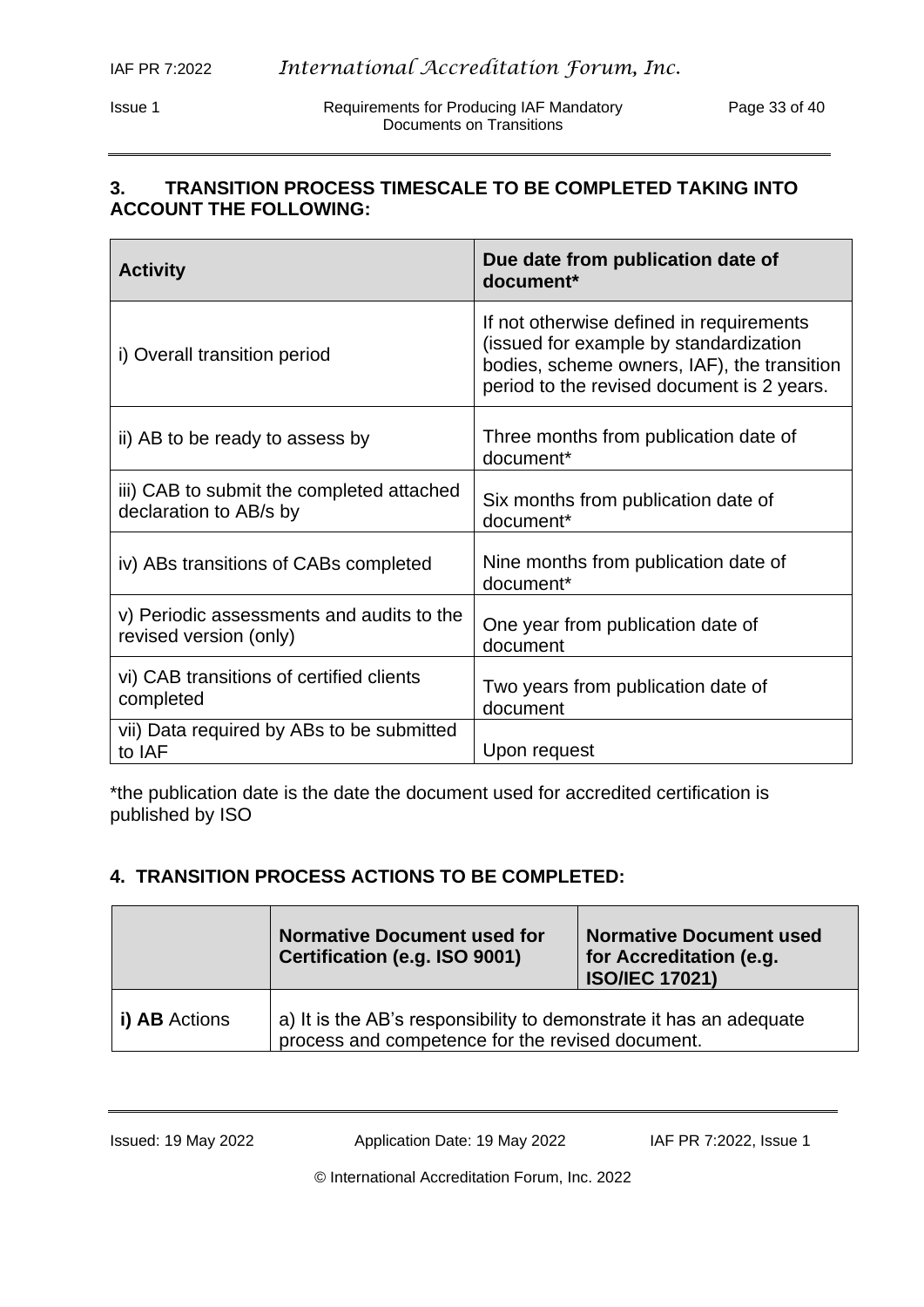Issue 1 **Requirements for Producing IAF Mandatory Page 34 of 40** Documents on Transitions

|                                            | b) Within three months from the publication date of the document, AB<br>shall be prepared for the transition unless deemed otherwise.                                                                                                                                                                                                              |  |  |
|--------------------------------------------|----------------------------------------------------------------------------------------------------------------------------------------------------------------------------------------------------------------------------------------------------------------------------------------------------------------------------------------------------|--|--|
|                                            | c) AB shall make available to IAF, upon request, the transition plan<br>and supporting documentation.                                                                                                                                                                                                                                              |  |  |
|                                            | d) AB follow-up will take place during normal scheduled peer<br>evaluation activity.                                                                                                                                                                                                                                                               |  |  |
|                                            | e) If an AB is not ready as required in this document, a complaint<br>should be filed with IAF. IAF should be prepared for immediate<br>resolution in order to not delay the transition process.                                                                                                                                                   |  |  |
| ii) CAB Actions                            | a) It is the CAB's responsibility to demonstrate it is adequately<br>addressing requirements and competence needs for the revised<br>document.                                                                                                                                                                                                     |  |  |
|                                            | b) Within six months from the publication date of the document, CAB<br>shall be prepared for the transition unless deemed otherwise.                                                                                                                                                                                                               |  |  |
|                                            | c) CABs are to declare, to their ABs, their readiness for the transition,<br>using the attached declaration template within six months from the<br>publication date of the document.                                                                                                                                                               |  |  |
|                                            | d) CABs shall provide to their ABs, upon request, the transition plan<br>and supporting documentation.                                                                                                                                                                                                                                             |  |  |
| iii) AB's<br>Transition<br>Decision of CAB | a) ABs are required to make a transition decision, in accordance with<br>the declaration attached and supporting transition plan.                                                                                                                                                                                                                  |  |  |
|                                            | b) Follow-up will take place during normal scheduled assessment<br>activity.                                                                                                                                                                                                                                                                       |  |  |
|                                            | c) In cases of extenuating circumstances, at the discretion of the AB,<br>the AB may require additional transition activity prior to the transition<br>decision. For example, if a CAB's accreditation is suspended, the<br>decision may not be able to be made through a declaration, and<br>further follow-up (e.g. assessment) may be required. |  |  |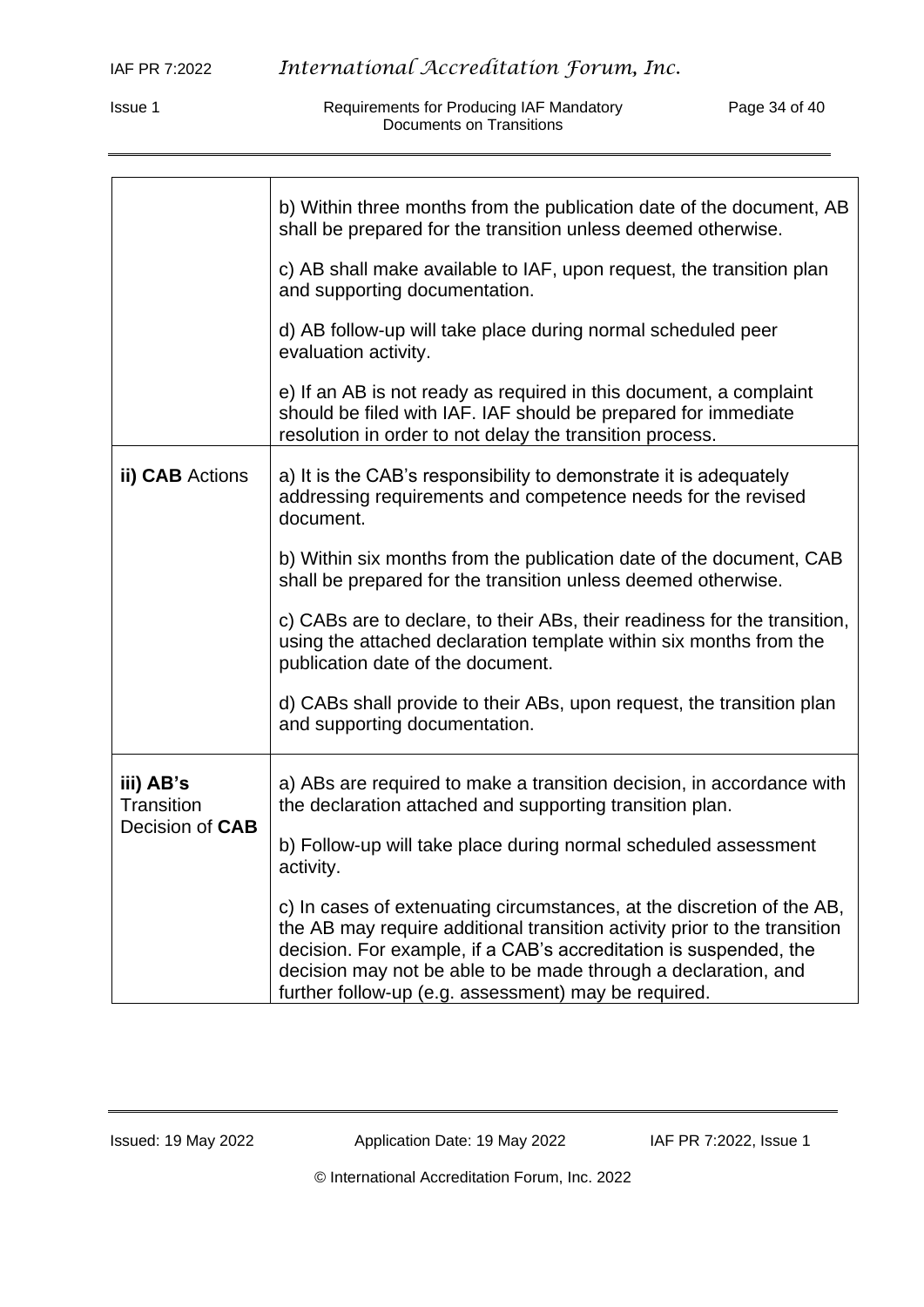Issue 1 **Requirements for Producing IAF Mandatory Page 35 of 40** Documents on Transitions

| iv) AB with CAB                                                                  | a) Accreditations for the previous<br>version of the document are no<br>longer valid after the transition end<br>date.<br>b) All new accredited certification<br>activity shall be to the revised<br>normative document per the<br>timeline above.                                                                                                                                                                                                                                                                                                                                                                                                                              | c) Following the transition<br>decision by the AB for the CAB,<br>all accreditation activity shall be<br>implemented according to the<br>revised requirements. |  |
|----------------------------------------------------------------------------------|---------------------------------------------------------------------------------------------------------------------------------------------------------------------------------------------------------------------------------------------------------------------------------------------------------------------------------------------------------------------------------------------------------------------------------------------------------------------------------------------------------------------------------------------------------------------------------------------------------------------------------------------------------------------------------|----------------------------------------------------------------------------------------------------------------------------------------------------------------|--|
| v) AB with CAB<br>not intending to<br>transition<br>(voluntarily<br>withdrawing) | a) If an accredited CAB does not intend to transition to the new<br>revision, the CAB shall inform the AB as early as possible and the<br>CAB shall have its accreditation withdrawn at the end of the<br>transition for the given document.<br>b) If the accredited CAB decides not to transition, the CAB shall<br>inform the affected clients about this decision within nine months<br>from the publication date of the standard.<br>c) The AB and CAB shall follow the accreditation and certification<br>withdrawal processes, respectively, to be effective at the end of the<br>transition period.<br>d) Accreditations for the previous version of the document are no |                                                                                                                                                                |  |
| vi) CAB with<br><b>Clients</b>                                                   | longer valid after the transition end date.<br>a) From one year after the<br>publication date, all conformity<br>assessment activity (e.g. initial<br>certification, surveillance and re-<br>certification) shall be to the revised<br>document.<br>b) If an affected (e.g. certified)<br>client chooses to not transition, the<br>CAB may conduct the audit to the<br>previous version. In this case, the<br>CAB shall inform its client on the<br>certification validity ending at the<br>end of the transition period.                                                                                                                                                       | d) Following the transition<br>decision of the AB, all<br>accredited certification activity<br>shall be to the revised<br>requirements.                        |  |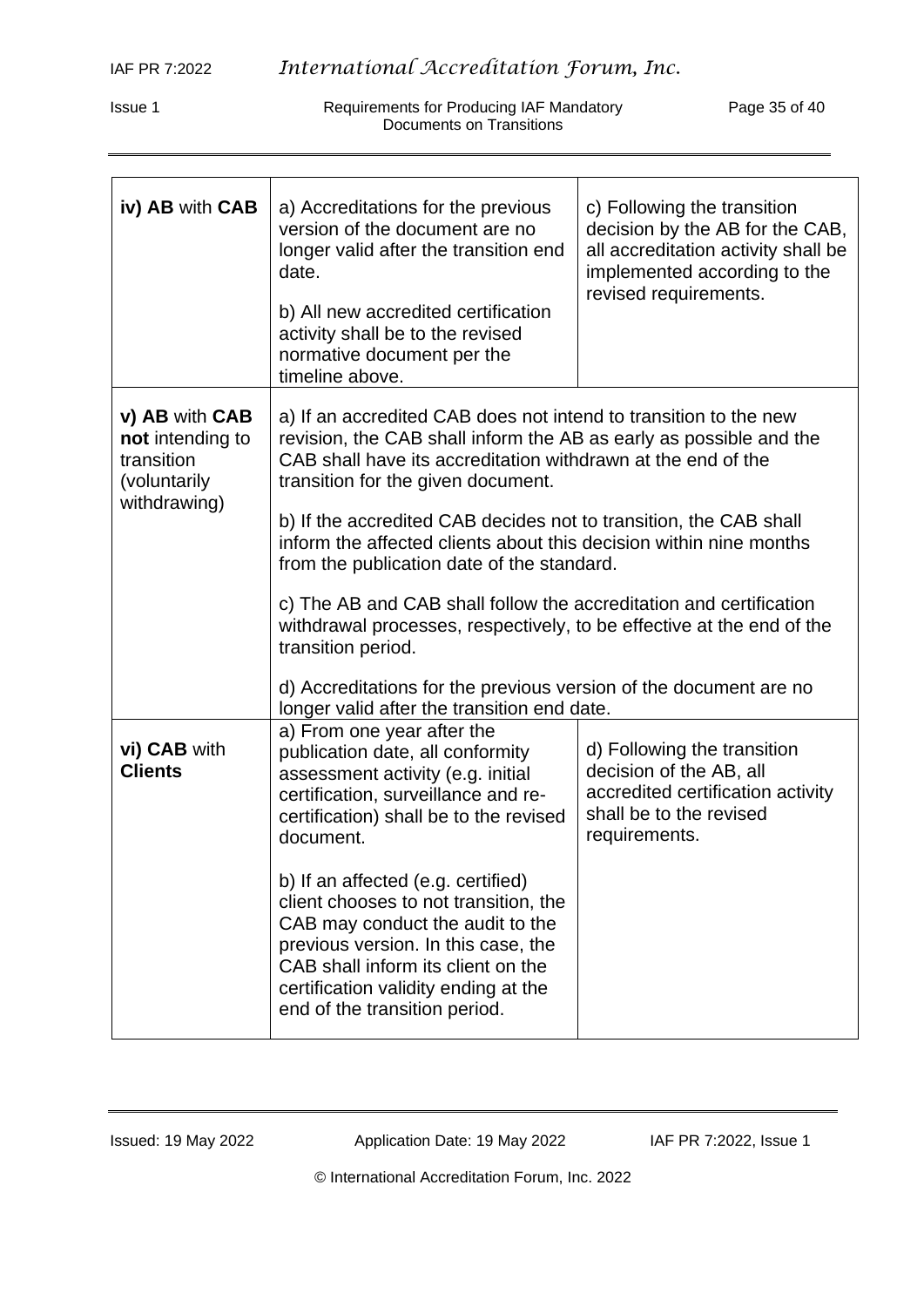Issue 1 Requirements for Producing IAF Mandatory Page 36 of 40 Documents on Transitions

| c) Within two years from the<br>publication of the document,<br>certifications to the previous<br>document are no longer valid and<br>the transition process shall be<br>completed, and certifications re-<br>issued against the revised<br>document. |  |
|-------------------------------------------------------------------------------------------------------------------------------------------------------------------------------------------------------------------------------------------------------|--|
| Any certified client that did not<br>successfully complete the<br>transition within two years shall<br>have its certification withdrawn.                                                                                                              |  |

## **5. FLEXIBLE SCOPE**

5.1 Sometimes the revision of the normative document used for certification is not included in the accreditation information (flexible scope of accreditation).

5.2 In these cases the timeline above applies and CABs have to guarantee that sections 5.3.1 and 5.3.2 of the Transition Procedure are fully applied. Evidence of this shall be presented to the AB, if and when requested, concerning how the transition has been managed (with a plan or by other means).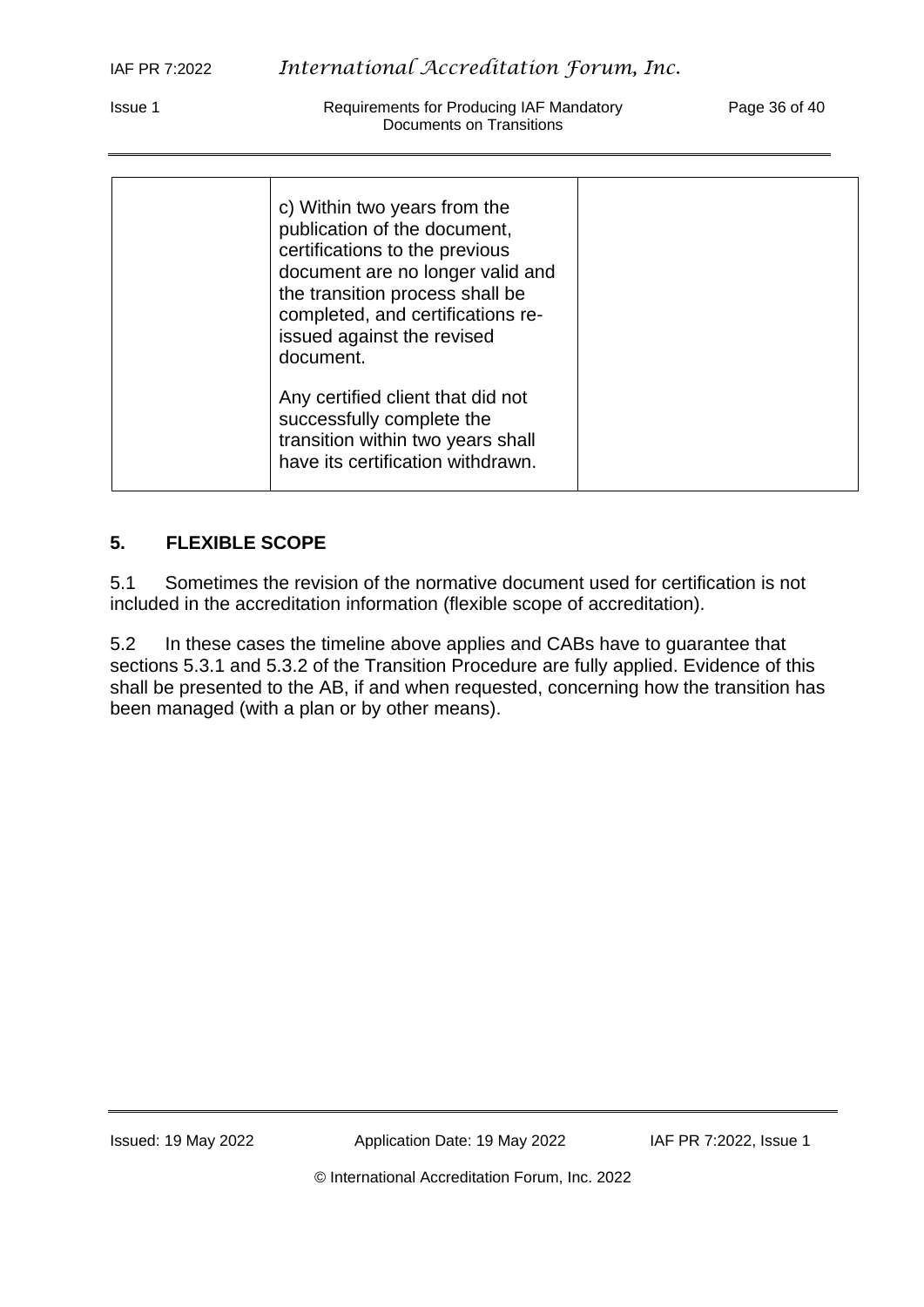Issue 1 **In Requirements for Producing IAF Mandatory** Page 37 of 40 Documents on Transitions

#### **Declaration by Accredited Conformity Assessment Body**

I (name below) declare that from the date of this declaration, CAB (CAB name below):

- Has implemented changes required under this transition,
- Conforms with the requirements necessary for transition, and
- Can demonstrate evidence of implementation.

I further acknowledge that:

- AB, which CAB is accredited by, will review the implementation of transition against this declaration at the next assessment(s).
- A declaration that is false or cannot be substantiated is a breach of the Conditions of Accreditation and is grounds for required corrections and corrective actions. If not properly resolved within set timelines this will be grounds for suspension or withdrawal.
- The following activity has been completed:
	- − Transition Plan
	- − Documentation revised to support transition and/or revised requirements
	- − Necessary competence has been determined for the revised document and CAB has sufficient other personnel (e.g. application reviewer, certification decision maker) deemed competent to support the revised certification program.
	- − CAB has a process to determine audit duration that supports the revised certification program (if applicable).
	- − CAB has a process to manage control of certifications to the revised document that includes (a) issuing accredited certificates only after the AB transition decision and (b) managing appropriate expiration dates for previously issued certificates.

| <b>Signature:</b> |  |
|-------------------|--|
|                   |  |
| Name:             |  |
|                   |  |
| Title:            |  |

Issued: 19 May 2022 Application Date: 19 May 2022 IAF PR 7:2022, Issue 1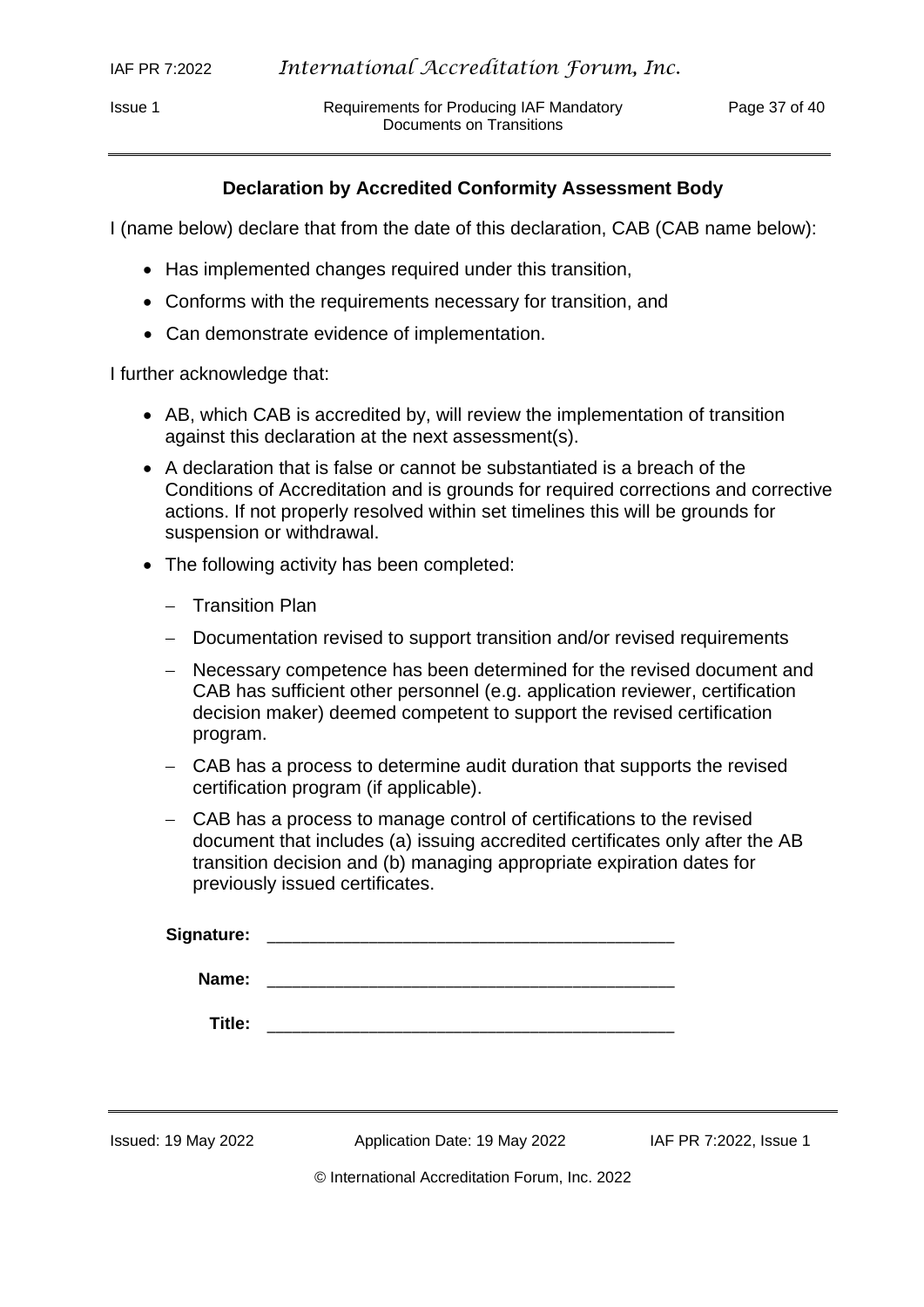|  | IAF PR 7:2022 |  |
|--|---------------|--|
|--|---------------|--|

Issue 1 Requirements for Producing IAF Mandatory Page 38 of 40 Documents on Transitions

| <b>CAB Name:</b> |  |
|------------------|--|
| Date:            |  |

End of Transition Requirements for XXXX:XXXX.

### **Further Information:**

For further information on this document or other IAF documents, contact any member of IAF or the IAF Secretariat.

For contact details of members of IAF see the IAF website: http://www.iaf.nu.

#### **Secretariat:**

Elva Nilsen IAF Corporate Secretary Telephone + 1 (613) 454-8159 Email: secretary@iaf.nu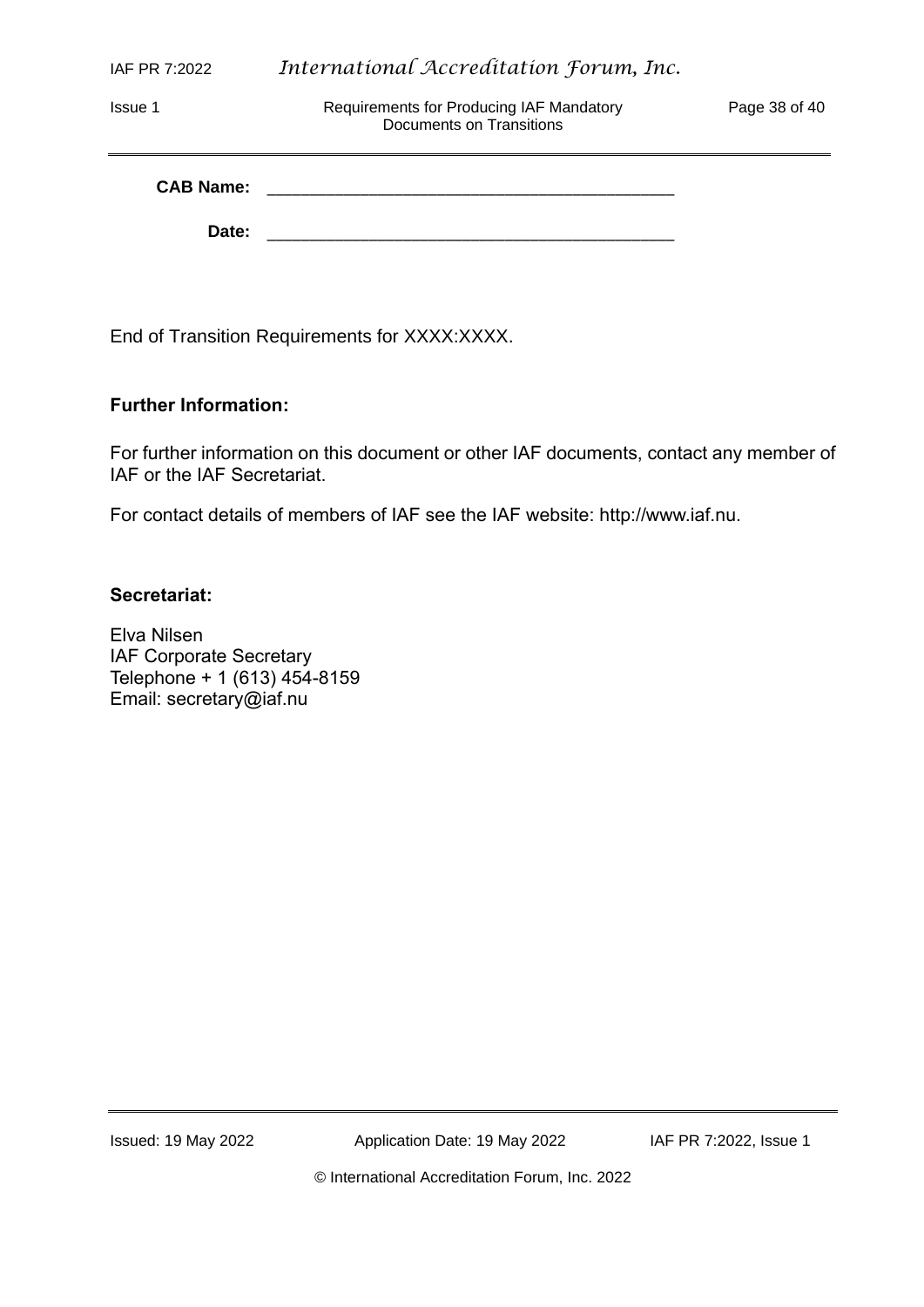Issue 1 **Inc. Accommon Requirements for Producing IAF Mandatory** Page 39 of 40 Documents on Transitions

**Annex 5 – Timelines**





Issued: 19 May 2022 Application Date: 19 May 2022 IAF PR 7:2022, Issue 1